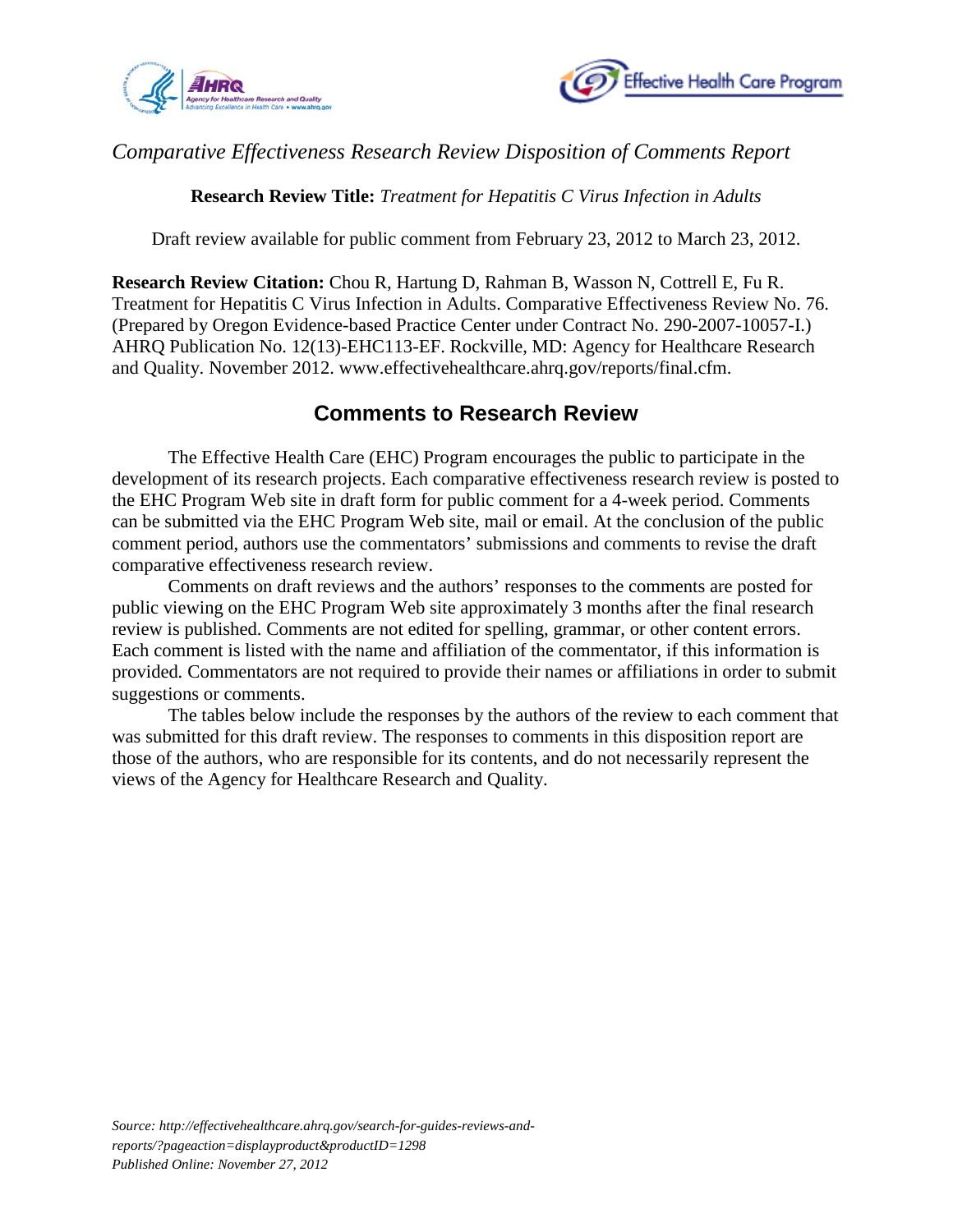



| <b>Commentator</b><br>& Affiliation            | <b>Section</b> | <b>Comment</b>                                                                                                                                                                                                                                                                                                                                                                                                                                                                                                                                                                                                                                             | <b>Response</b>                                                                                                                                                                                                                                                                                                                                                                                                                                                                                                                                                                                                                                                                                                                                                                                                                                                                                                                                               |
|------------------------------------------------|----------------|------------------------------------------------------------------------------------------------------------------------------------------------------------------------------------------------------------------------------------------------------------------------------------------------------------------------------------------------------------------------------------------------------------------------------------------------------------------------------------------------------------------------------------------------------------------------------------------------------------------------------------------------------------|---------------------------------------------------------------------------------------------------------------------------------------------------------------------------------------------------------------------------------------------------------------------------------------------------------------------------------------------------------------------------------------------------------------------------------------------------------------------------------------------------------------------------------------------------------------------------------------------------------------------------------------------------------------------------------------------------------------------------------------------------------------------------------------------------------------------------------------------------------------------------------------------------------------------------------------------------------------|
| Genentech,<br><b>Public</b><br><b>Reviewer</b> | 0. General     | Consider including scientifically valid cohort studies.<br>As stated on Page 8, the CER included randomized<br>trials for all key questions. However, it only included<br>cohort studies for Question 4 on harms or drug safety.<br>For future reviews and technology assessments, we<br>recommend the AHRQ consider including<br>scientifically valid cohort studies in analyses of<br>effectiveness to address questions such as Questions<br>1, 2 and 3 in this report. Consideration of well-<br>designed and conducted cohort or observational<br>studies is important, especially for subgroup<br>analyses.                                          | Thank you for the comment. The inclusion criteria (including<br>which types of studies to include with each question) were<br>developed in consultation with Key Informants, Technical<br>Experts, and AHRQ. The risk of confounding in cohort studies<br>of treatment benefits is considered to be high in the case of<br>HCV infection and the Key Informants and Technical Experts<br>recommended excluding them                                                                                                                                                                                                                                                                                                                                                                                                                                                                                                                                           |
| Genentech,<br><b>Public</b><br><b>Reviewer</b> | 0. General     | Specify genotype when discussing dual therapy. We<br>recommend that the CER specify genotype on a<br>consistent basis when discussing trials about dual<br>therapy. For example, on Page 17, the last paragraph<br>discusses nine trials that compared dual therapies<br>(citation numbers 20-23, 48-52). Further down in this<br>paragraph, more specific data is described including<br>information about genotypes 1, 2 and 3. We believe<br>that by setting the context early and specifying the<br>applicable genotypes in each of the nine trials up<br>front, the AHRQ will avoid confusion for providers and<br>patients who will use this report. | We agree that specifying genotype is important, and we have<br>done so when possible. We would direct the reviewer to<br>Table 2 where we have broken genotypes down into<br>subgroups. The paragraph referred to by the reviewer<br>describes which genotypes were included in which trials:<br>"Three trials, including the trial that compared triple therapy<br>regimens, included only enrolled patients with genotype 1<br>HCV infection; the others enrolled either a mix of genotypes<br>or a specific genotype other than genotype 1." Information<br>regarding genotype is also included in Table 2 and further<br>broken out in KQ 2b, which evaluates differences in<br>subgroups defined by genotype. In addition we have revised<br>the first bullet point for KQ 2a to be clear that these trials<br>enrolled patients with genotype 1, 2, or 3 infection and also<br>revised the first sentence of the results for KQ 2a (p 17)<br>similarly. |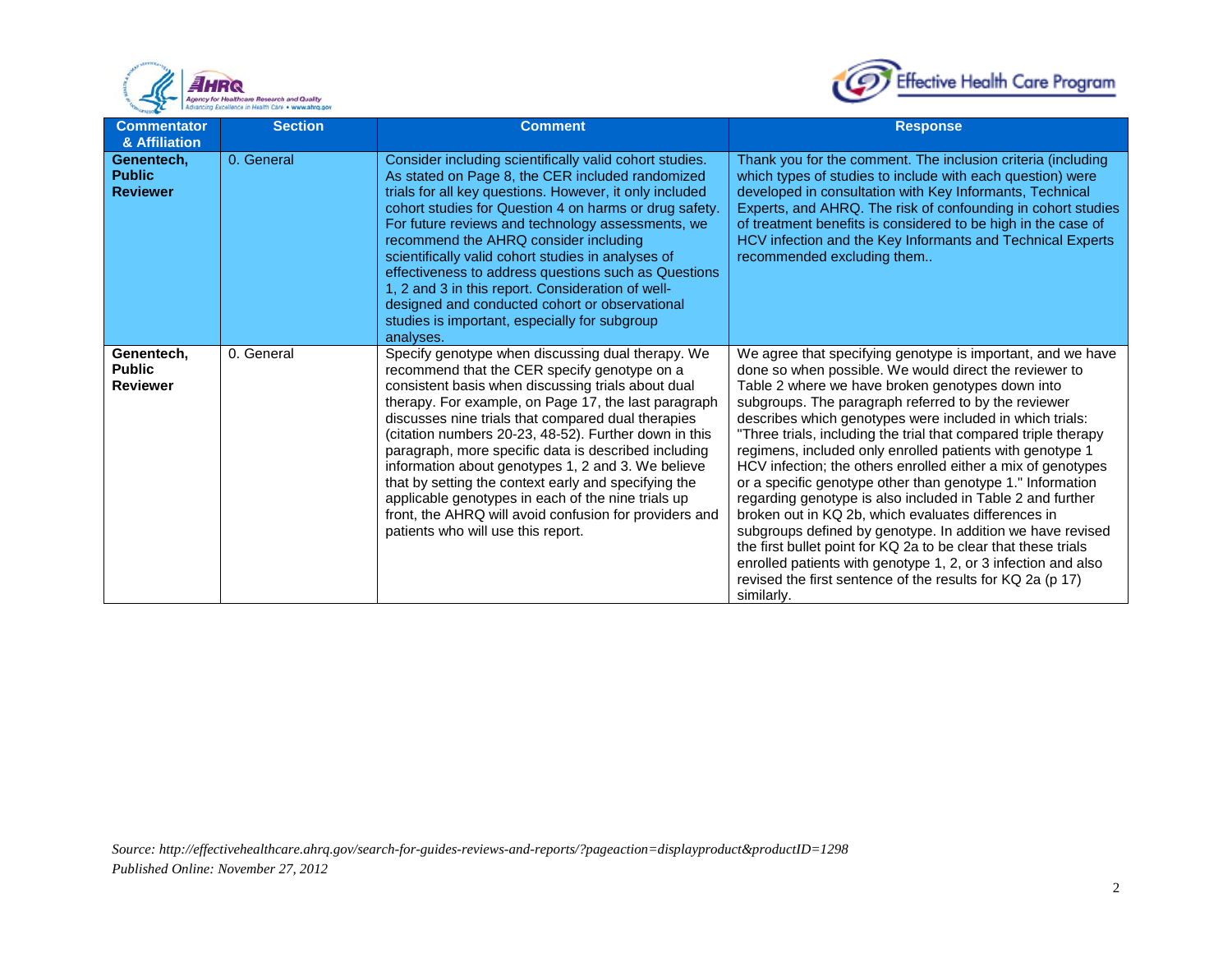



| <b>Commentator</b>                                        | <b>Section</b> | <b>Comment</b>                                                                                                                                                                                                                                                                                                                                                                                                                                                                                                                                                                                                                                                                                                                                                                                                                                                                                                                                                                                                                                                                                                                                                                                                                                                                                                                                                                                                                                                                                                                      | <b>Response</b>                                                                                                                                                                                                                                                                                                                                                                                                                                                                                                                                                                                                                                                                                                                                               |
|-----------------------------------------------------------|----------------|-------------------------------------------------------------------------------------------------------------------------------------------------------------------------------------------------------------------------------------------------------------------------------------------------------------------------------------------------------------------------------------------------------------------------------------------------------------------------------------------------------------------------------------------------------------------------------------------------------------------------------------------------------------------------------------------------------------------------------------------------------------------------------------------------------------------------------------------------------------------------------------------------------------------------------------------------------------------------------------------------------------------------------------------------------------------------------------------------------------------------------------------------------------------------------------------------------------------------------------------------------------------------------------------------------------------------------------------------------------------------------------------------------------------------------------------------------------------------------------------------------------------------------------|---------------------------------------------------------------------------------------------------------------------------------------------------------------------------------------------------------------------------------------------------------------------------------------------------------------------------------------------------------------------------------------------------------------------------------------------------------------------------------------------------------------------------------------------------------------------------------------------------------------------------------------------------------------------------------------------------------------------------------------------------------------|
| & Affiliation<br><b>Vertex, Public</b><br><b>Reviewer</b> | 0. General     | To ensure the AHRQ report reflects<br>recommendations for the 'real world' use of HCV<br>therapies, it is important that the report evaluates<br>treatment regimens that are approved by the FDA<br>AHRQ's stated goal for this report is to "help with<br>individualized clinical decision-making regarding<br>antiviral therapy for chronic HCV infection." [Cites<br>CER draft, ES-2] To achieve this goal the report<br>should reflect therapies used in accordance with the<br>US Prescribing Information, as expected in clinical<br>practice. However, the AHRQ report gives equal<br>importance to data from telaprevir's Phase II<br>(PROVE1 and PROVE2) trials and the Phase III<br>(ADVANCE and ILLUMINATE) trials. Telaprevir is<br>approved by the FDA for use in genotype 1 chronic<br>HCV patients as part of a triple therapy with peg-<br>interferon alfa and ribavirin for 12 weeks, followed by<br>a response-guided regimen of either 12 or 36<br>additional weeks of peg-interferon alfa and ribavirin,<br>depending on the patient's viral response and prior<br>response status. Additionally, the telaprevir Phase III<br>trials also used an FDA labeled regimen outlined in<br>the product label. The regimens used in PROVE1 and<br>PROVE2 trials emphasized in the AHRQ report did<br>not use response guided therapy, omitted ribavirin, or<br>used 12 weeks total duration of treatment, none of<br>which are FDA approved or used in clinical practice.<br>By emphasizing and comparing FDA approved | We agree that it is important to focus on regimens likely to be<br>utilized in clinical practice. However, with new drugs such as<br>the protease inhibitors, it is also important to understand the<br>results of key trials so clinicians and policymakers can best<br>understand optimal treatment regimens. We describe the<br>FDA approved regimens in the Introduction (Table 1) and<br>also describe in the Results when a regimen was a FDA<br>approved regimen. We do not agree that equal emphasis was<br>placed on trials that evaluated 12-week regimens or omitted<br>ribavirin; in fact, the Summary points and conclusions are<br>based on trials that evaluated fixed-duration 24-week<br>regimens or evaluated dose-response guided therapy. |
|                                                           |                | regimens, AHRQ can reflect the real world treatment<br>options available to patients and their physicians,<br>rather than speaking to experimental regimens that<br>are not FDA approved.                                                                                                                                                                                                                                                                                                                                                                                                                                                                                                                                                                                                                                                                                                                                                                                                                                                                                                                                                                                                                                                                                                                                                                                                                                                                                                                                           |                                                                                                                                                                                                                                                                                                                                                                                                                                                                                                                                                                                                                                                                                                                                                               |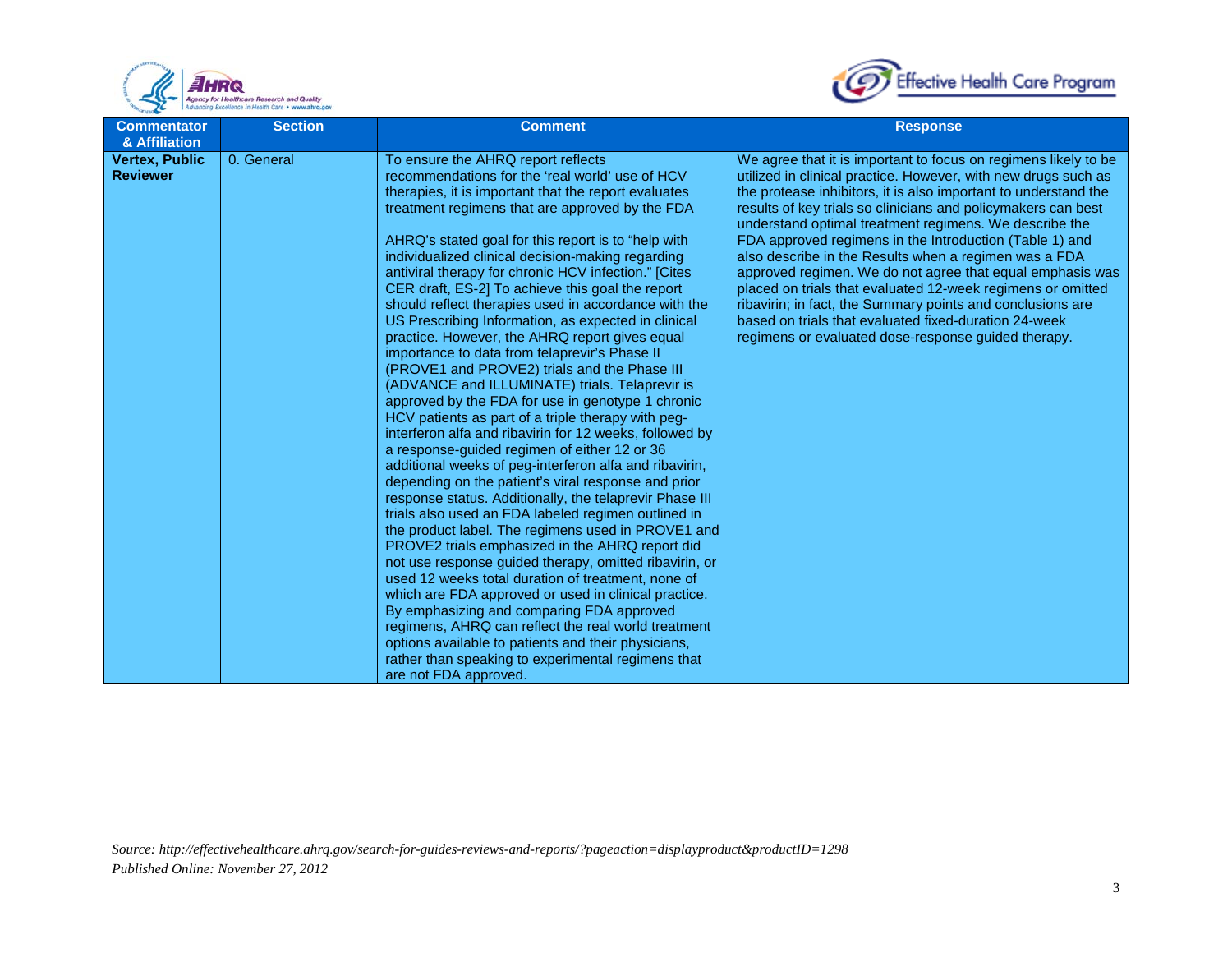



| <b>Commentator</b><br>& Affiliation      | <b>Section</b> | <b>Comment</b>                                                                                                                                                                                                                                                                                                                                                                                                                                                                                                                                                                                                                                                                                                                                                                                                                                                                                                                                        | <b>Response</b>                                                                                                                                                                                                                                                                                                                                                                                                                                                                                                                                                                                                                                                                                                                                                                                                                                                                                                                                                                                                                                                                                                                                                               |
|------------------------------------------|----------------|-------------------------------------------------------------------------------------------------------------------------------------------------------------------------------------------------------------------------------------------------------------------------------------------------------------------------------------------------------------------------------------------------------------------------------------------------------------------------------------------------------------------------------------------------------------------------------------------------------------------------------------------------------------------------------------------------------------------------------------------------------------------------------------------------------------------------------------------------------------------------------------------------------------------------------------------------------|-------------------------------------------------------------------------------------------------------------------------------------------------------------------------------------------------------------------------------------------------------------------------------------------------------------------------------------------------------------------------------------------------------------------------------------------------------------------------------------------------------------------------------------------------------------------------------------------------------------------------------------------------------------------------------------------------------------------------------------------------------------------------------------------------------------------------------------------------------------------------------------------------------------------------------------------------------------------------------------------------------------------------------------------------------------------------------------------------------------------------------------------------------------------------------|
| Vertex, Public<br><b>Reviewer</b>        | 0. General     | Another point of concern is the seemingly inconsistent<br>ratings of various trials throughout the report and<br>evidence tables. AHRQ found the Phase III trial that<br>compared the telaprevir dosing that was ultimately<br>approved by FDA to dual therapy to be of "Good"<br>("quality") rating, with clear blinding procedures, clear<br>randomization methods, and clear reporting of<br>attrition. It is unclear, then, why the same trial<br>received a "Low" rating on "strength of evidence" on<br>Key Questions 2a and 2b. For internal consistency of<br>the report, we encourage AHRQ to consider revising<br>the rating of the Jacobson trial based on the strength<br>of the evidence criteria. It is not clear what criteria this<br>trial did not meet based on AHRQ's rating process.                                                                                                                                              | Consistent with AHRQ's methods guide for comparative<br>effectiveness reviews we have assessed both individual<br>study quality, and the strength of the body of evidence. Our<br>approach is described in the Methods section, the grading of<br>a body of evidence is based not solely on the quality of the<br>individual studies, but also on other factors including the<br>number and size of studies, consistency of results between<br>studies, and directness of the evidence linking the<br>intervention and health outcomes. In general, when there is<br>only a single trial, it is difficult to draw a conclusion regarding<br>the strength of the body of evidence.<br>For further information we would direct the reviewer to the<br>AHRQ methods guide on the EHC website, specifically to<br>Chapter 10 - Grading the Strength of a Body of Evidence<br>When Comparing Medical Interventions:<br>AHRQ. Methods Guide for Effectiveness and Comparative<br>Effectiveness Reviews. Rockville, MD: Agency for Healthcare<br>Research and Quality; 2011. Available at:<br>http://www.effectivehealthcare.ahrq.gov/ehc/products/122/32<br>8/2009_0805_grading.pdf |
| <b>Vertex, Public</b><br><b>Reviewer</b> | 0. General     | Vertex encourages further consideration of the key<br>evidence regarding the relationship between<br>sustained virologic response (SVR) and clinical<br>outcomes in the final AHRQ report.<br>As the treatments for HCV continue to be<br>investigated, the body of evidence demonstrating the<br>efficacy of these treatments is growing. This is<br>especially relevant with the advent of triple therapy<br>regimens which demonstrate a higher likelihood of<br>achieving SVR (63 percent to 75 percent for dual<br>therapy with boceprevir and 75 percent to 80 percent<br>for dual therapy with telaprevir). Moreover, the triple<br>therapy evidence shows efficacy with a shorter total<br>duration of treatment, 24 or 28 weeks, in some<br>patients with early virologic response, compared with<br>48 weeks for dual therapy.<br>As AHRQ noted, 16 cohort studies have found SVR<br>associated with a reduced risk of all-cause mortality. | Thank you for the comment. We reviewed 19 cohort studies<br>on the association between SVR and clinical outcomes in<br>detail for KQ 4. We believe it is important to note potential<br>issues regarding applicability (such as the potential<br>differences between Asian and U.S. population). We<br>appreciate the reviewer's comment, and we have added a<br>sentence to the Applicability section stating, "However,<br>evidence showing that incidence of hepatocellular cancer is<br>increasing in the U.S. in HCV-infected persons may attenuate<br>such concerns regarding applicability."                                                                                                                                                                                                                                                                                                                                                                                                                                                                                                                                                                           |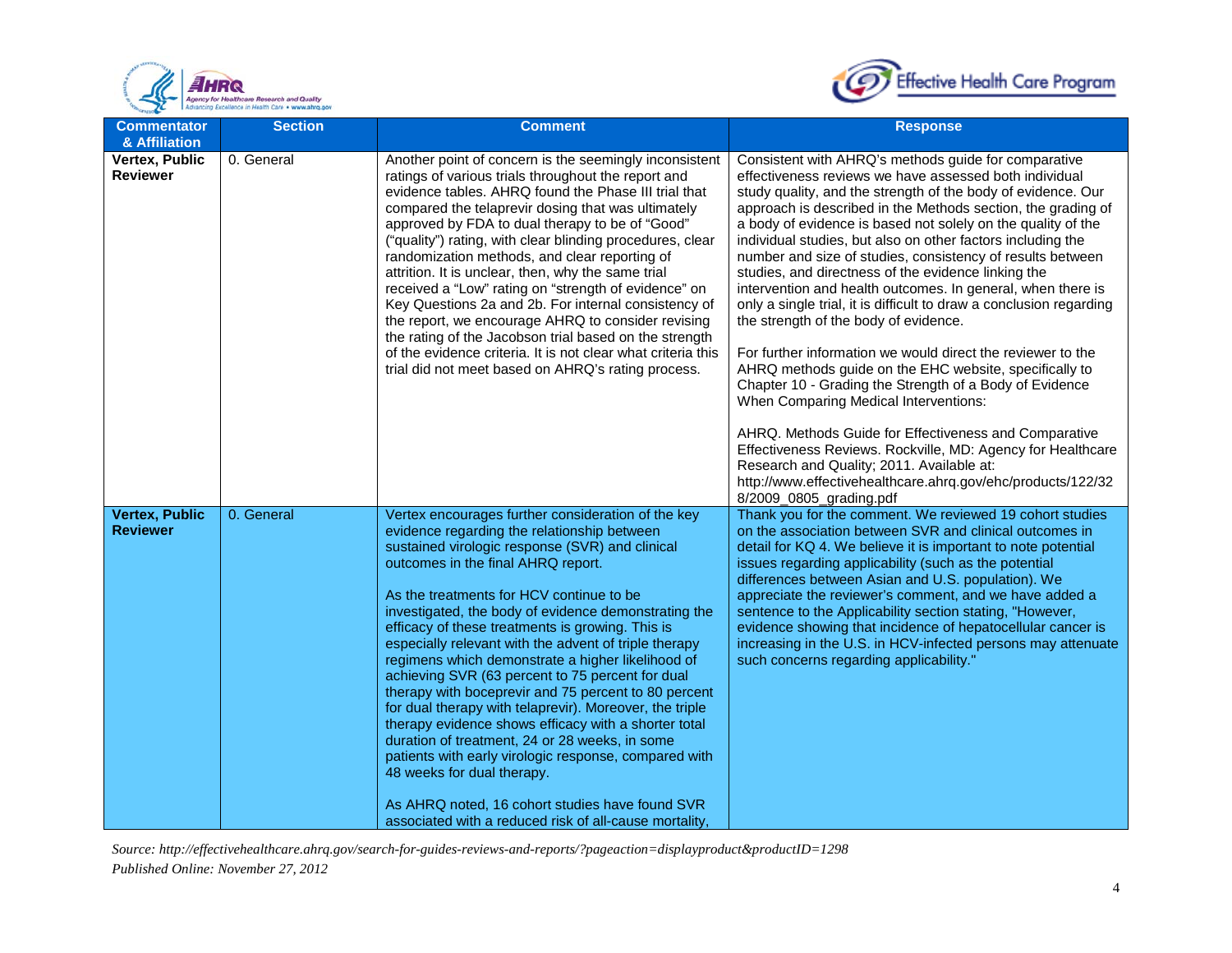



| <b>Commentator</b><br>& Affiliation | <b>Section</b> | <b>Comment</b>                                                                                                                                                                                                                                                                                                                                                                                                                                                                                                                                                                                                                                                                                                                                                                                                                                                                                                                                                                                                                                                                                                                                                                                                                                                                                                                                                                                                                   | <b>Response</b> |
|-------------------------------------|----------------|----------------------------------------------------------------------------------------------------------------------------------------------------------------------------------------------------------------------------------------------------------------------------------------------------------------------------------------------------------------------------------------------------------------------------------------------------------------------------------------------------------------------------------------------------------------------------------------------------------------------------------------------------------------------------------------------------------------------------------------------------------------------------------------------------------------------------------------------------------------------------------------------------------------------------------------------------------------------------------------------------------------------------------------------------------------------------------------------------------------------------------------------------------------------------------------------------------------------------------------------------------------------------------------------------------------------------------------------------------------------------------------------------------------------------------|-----------------|
|                                     |                | liver-related mortality, and other hepatic complications<br>compared to populations that did not achieve SVR.<br>[Cites CER draft, ES-11] Although each study had<br>methodological concerns, we think it is worth nothing<br>that their findings all trended in favor of SVR being<br>associated with beneficial longer term outcomes. And<br>while AHRQ noted that nine of the sixteen studies<br>were conducted in Asia, interpreting this as a<br>limitation of their generalizability, we believe that<br>differences between the US and Asian populations<br>may be representative of temporal rather than<br>biological differences. Specifically, there is now a<br>similar trend of increasing incidence of hepatocellular<br>carcinoma (HCC) in the United States; in fact, it is the<br>fastest rising cause of cancer related deaths in the<br>US is likely due to HCV infection. Given that HCV-<br>related complications, such as cirrhosis, liver cancer<br>and liver failure often take decades to present, it is<br>anticipated that a significant increase in these HCV-<br>related morbidities and mortality will be seen as the<br>baby boomer population ages as those who carry<br>HCV infection will have been infected for decades. As<br>such, we believe these studies conducted in Asia<br>suggest where the US population may be in 20 or so<br>years and believe these studies only further support |                 |
|                                     |                | the well-established relationship between SVR and<br>clinical outcomes.                                                                                                                                                                                                                                                                                                                                                                                                                                                                                                                                                                                                                                                                                                                                                                                                                                                                                                                                                                                                                                                                                                                                                                                                                                                                                                                                                          |                 |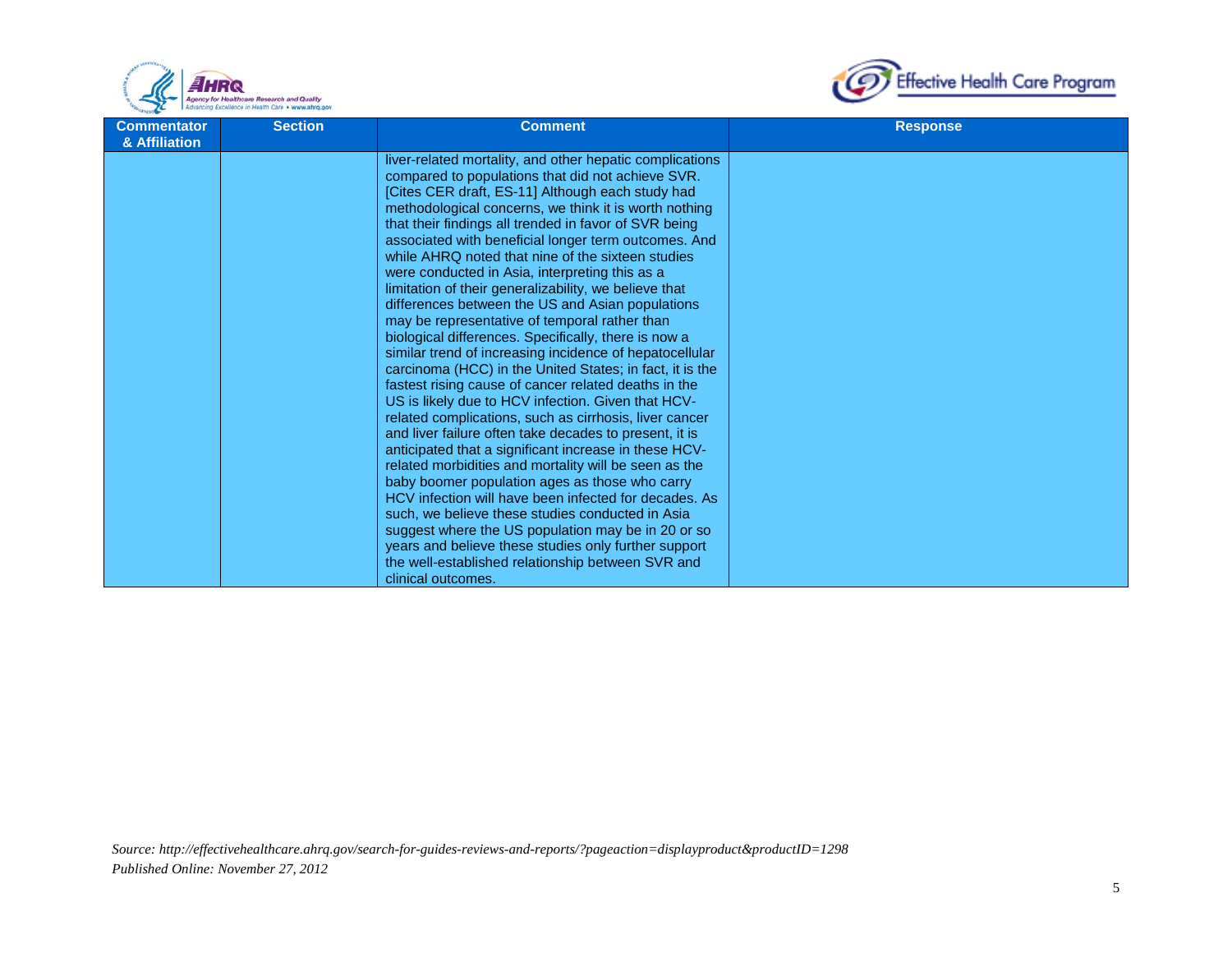



| <b>Commentator</b><br>& Affiliation                                                                 | <b>Section</b> | <b>Comment</b>                                                                                                                                                                                                                                                                                                                                                                                                                                                                                                                                                                                                                                                                                                | <b>Response</b>                                                                                                                                                                                                                                                                                                                                                                                                                                                                                                                                                             |
|-----------------------------------------------------------------------------------------------------|----------------|---------------------------------------------------------------------------------------------------------------------------------------------------------------------------------------------------------------------------------------------------------------------------------------------------------------------------------------------------------------------------------------------------------------------------------------------------------------------------------------------------------------------------------------------------------------------------------------------------------------------------------------------------------------------------------------------------------------|-----------------------------------------------------------------------------------------------------------------------------------------------------------------------------------------------------------------------------------------------------------------------------------------------------------------------------------------------------------------------------------------------------------------------------------------------------------------------------------------------------------------------------------------------------------------------------|
| Vertex, Public<br><b>Reviewer</b>                                                                   | 0. General     | To ensure clarity and reader expectation, we<br>encourage AHRQ to more clearly state at the outset<br>of the report that the patient population being<br>assessed is treatment-naïve. Furthermore, as the<br>report will influence the U.S. Preventive Services<br>Task Force's (USPSTF) recommendations on<br>screening, it is important that AHRQ clearly identify<br>the patient population, so that there is no confusion<br>for whom these recommendations were intended or<br>how they should be applied.<br>Additionally, it would be important to fully characterize                                                                                                                                  | The first line of the Abstract (Objectives) states that the report<br>pertains to treatment-naïve adults. This is reiterated in the<br>Introduction (ES-2) and in the Methods and Discussion<br>sections.<br>Regarding harms of therapy, these are discussed in detail in<br>KQ 3, including risk of severe rash (we report rates of rash<br>overall, severe rash, and withdrawals due to adverse events,<br>among others).                                                                                                                                                 |
|                                                                                                     |                | the side effects mentioned in the report, such as<br>"severe rash"; a clear and complete description of<br>side effects is crucial to accurately compare the side<br>effects of various treatments.                                                                                                                                                                                                                                                                                                                                                                                                                                                                                                           |                                                                                                                                                                                                                                                                                                                                                                                                                                                                                                                                                                             |
| <b>Vertex, Public</b><br><b>Reviewer</b>                                                            | 0. General     | Furthermore, while the AHRQ report assesses the<br>benefits and harms of HCV treatment, it is important<br>to also consider the harms associated with not<br>treating HCV. The harms associated with not treating<br>include patients advancing to cirrhosis and liver<br>failure, use of the scarce resource of livers for<br>transplantation, a reduced life expectancy, reduced<br>quality of life, high treatment costs, and eventually<br>death. Given the evidence that successful treatment<br>and virologic cure has been shown to significantly<br>reduce patient risk of death due to liver<br>decompensation and liver cancer, we encourage<br>AHRQ to consider this evidence in the final report. | The report describes the burden and clinical outcomes<br>associated with HCV infection in the Introduction, and the<br>harms associated with no treatment. Because no trials have<br>compared current antiviral regimens to no treatment, it is not<br>possible to directly assess harms of treatment versus no<br>treatment; if such trials were available the harms of not<br>treating would be the inverse of the benefits of treating (e.g.,<br>if the RR of treatment vs. no treatment was 0.5 for liver<br>cancer, the RR of no treatment vs. treatment would be 2.0) |
| <b>National Viral</b><br><b>Hepatitis</b><br><b>Roundtable</b><br>(NVHR), Public<br><b>Reviewer</b> | 0.1 General    | The current Draft Comparative Effectiveness Review,<br>Hepatitis C Virus Infection Treatment in Adults, shows<br>compelling evidence that the next set of guidelines<br>should support a strong recommendation for<br>screening and treatment of HCV. While the draft<br>review acknowledged some of the challenges in<br>assessing long-term outcomes due to the slow<br>progression of liver disease, the available evidence is<br>sufficient to establish the benefits of treatment, and<br>hence the value of screening.                                                                                                                                                                                  | Thank you for the comment. The role of this report is to<br>present the available evidence reported in published literature<br>so that decisionmakers can make informed decisions about<br>care. Decisionmakers may include guideline developers,<br>healthcare providers, and patients. The role of the CER<br>report is not to make recommendations regarding HCV<br>screening, though other groups may do so.                                                                                                                                                            |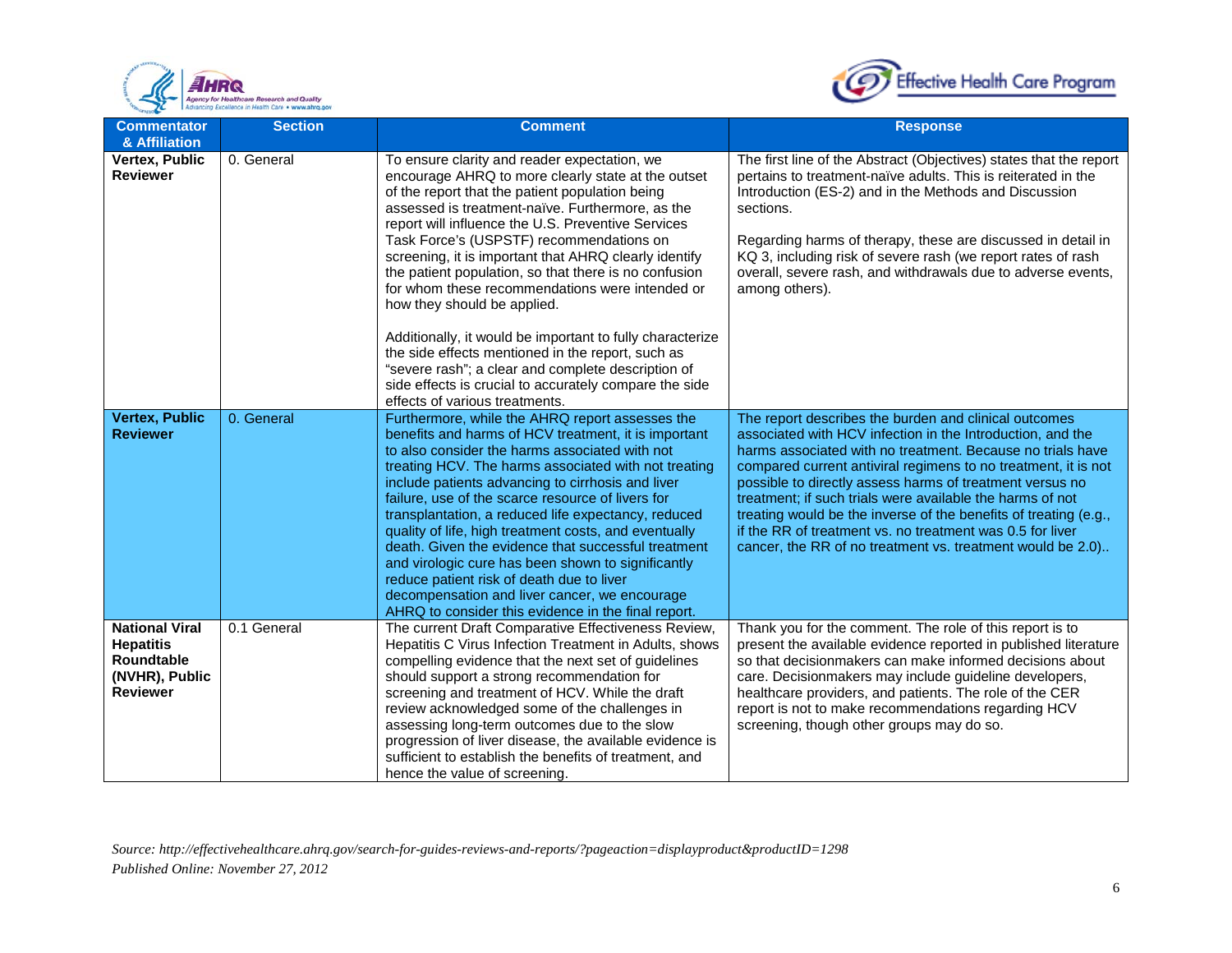



| <b>Commentator</b><br>& Affiliation                                                                 | <b>Section</b> | <b>Comment</b>                                                                                                                                                                                                                                                                                                                                                                                                                                                                                                                                                                                                                                                                                      | <b>Response</b>                                                                                                                                                                 |
|-----------------------------------------------------------------------------------------------------|----------------|-----------------------------------------------------------------------------------------------------------------------------------------------------------------------------------------------------------------------------------------------------------------------------------------------------------------------------------------------------------------------------------------------------------------------------------------------------------------------------------------------------------------------------------------------------------------------------------------------------------------------------------------------------------------------------------------------------|---------------------------------------------------------------------------------------------------------------------------------------------------------------------------------|
| <b>National Viral</b><br><b>Hepatitis</b><br><b>Roundtable</b><br>(NVHR), Public<br><b>Reviewer</b> | 0.2 General    | The protease inhibitors that the FDA approved in<br>2011 can arrest this virus. Protease inhibitors, when<br>added to standard dual therapy, are associated with<br>substantially higher sustained virologic response<br>rates (SVR) and potentially shorter duration of<br>therapy. The draft review cites new evidence<br>demonstrating an association between achievement<br>of SVR and reduced risk of all-cause mortality,<br>supporting the validity of SVR as a surrogate endpoint<br>in HCV. These recent developments in antiviral<br>therapies will have a strong impact on the real-world<br>effectiveness of treatment for those who have been<br>diagnosed with chronic HCV infection. | We appreciate your comment; please see response to similar<br>comment above.                                                                                                    |
| <b>National Viral</b><br><b>Hepatitis</b><br>Roundtable<br>(NVHR), Public<br><b>Reviewer</b>        | 0.3 General    | Given the evidence, coupled with the robust research<br>landscape aimed at developing even more effective<br>interferon-free HCV treatment regimens in the near<br>future, the National Viral Hepatitis Roundtable calls<br>on AHRQ and USPSTF to support a public health<br>agenda to eliminate the hepatitis C epidemic.<br>USPSTF recommendations guide clinical practice and<br>reimbursement; without supportive guidelines from<br>the USPSTF, hundreds of thousands of patients will<br>be at significant risk for disease progression and<br>death.                                                                                                                                         | We appreciate your comment. This report presents the<br>available evidence. The USPSTF will use this report in their<br>deliberations about Hepatitis C screening               |
| <b>National Viral</b><br><b>Hepatitis</b><br><b>Roundtable</b><br>(NVHR), Public<br><b>Reviewer</b> | 0.4 General    | The draft review notes that the USPSTF will consider<br>this treatment review together with its screening<br>review in its update, providing a basis and rationale<br>for USPSTF to change its current HCV screening<br>recommendations. As patient advocates, we see a<br>clear and logical association between testing,<br>treatment, and clinical outcomes: patients can't be<br>treated unless they have been diagnosed, and<br>patients who are diagnosed late or not at all face<br>substantial morbidity and mortality - risks which can<br>be significantly reduced by successful treatment.                                                                                                | We appreciate your comment, thank you for sharing the<br>perspective of the National Viral Hepatitis Roundtable. We<br>appreciate your commitment to individuals with hepatitis |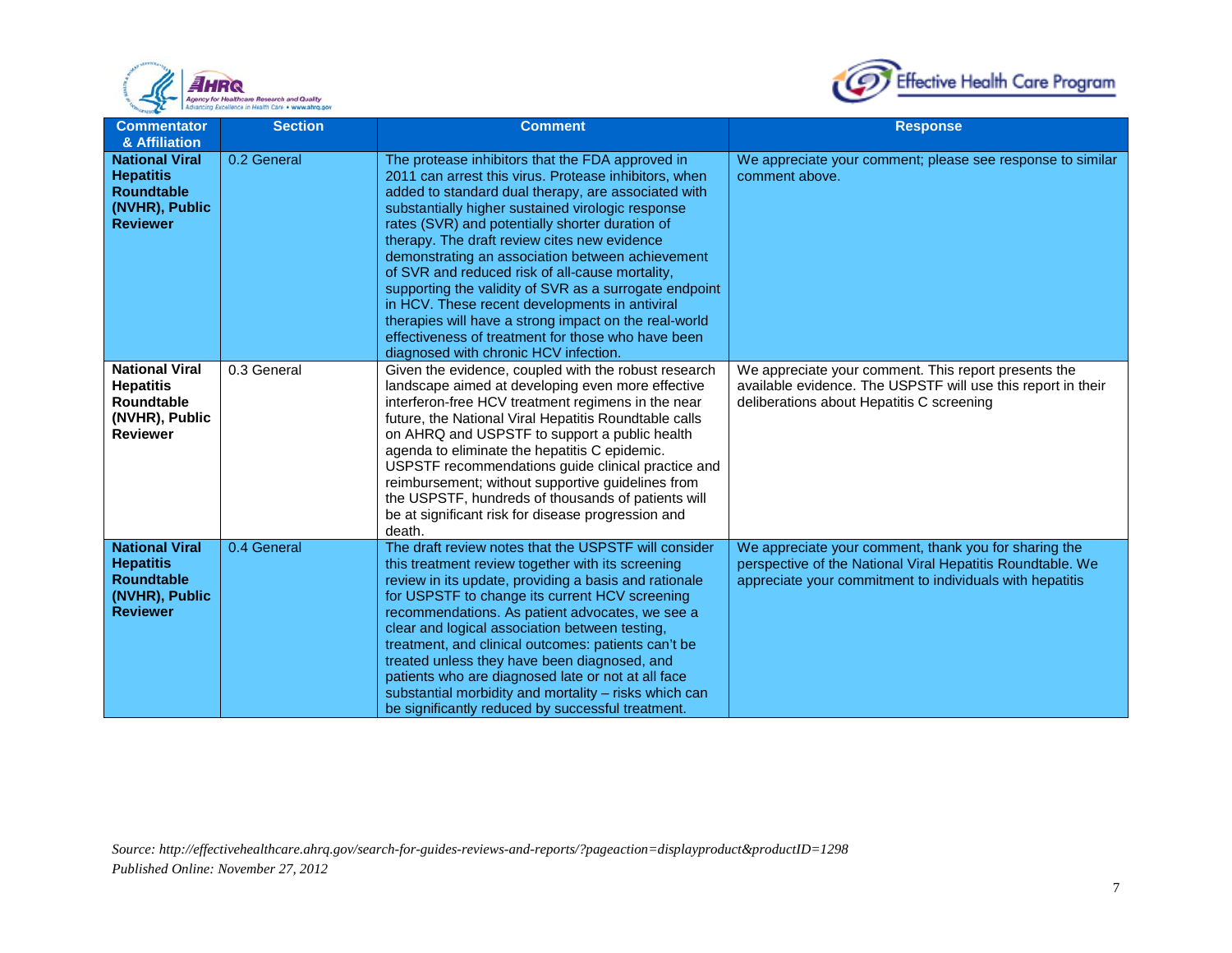



| <b>Commentator</b><br>& Affiliation | <b>Section</b>      | <b>Comment</b>                                                                                                                                                                                                                                                                                                                                                                                                                                                                                                                                                                                                                                                                                                               | <b>Response</b>                                                                                                                                                                                                                                                                                                                                                                                                                                                                                                                                                                                                                                                                                                                                                                                                                                                                                                                                                                                                                                                                                                                                                                                                                                                                                                                                                                                                                                                                                                                                    |
|-------------------------------------|---------------------|------------------------------------------------------------------------------------------------------------------------------------------------------------------------------------------------------------------------------------------------------------------------------------------------------------------------------------------------------------------------------------------------------------------------------------------------------------------------------------------------------------------------------------------------------------------------------------------------------------------------------------------------------------------------------------------------------------------------------|----------------------------------------------------------------------------------------------------------------------------------------------------------------------------------------------------------------------------------------------------------------------------------------------------------------------------------------------------------------------------------------------------------------------------------------------------------------------------------------------------------------------------------------------------------------------------------------------------------------------------------------------------------------------------------------------------------------------------------------------------------------------------------------------------------------------------------------------------------------------------------------------------------------------------------------------------------------------------------------------------------------------------------------------------------------------------------------------------------------------------------------------------------------------------------------------------------------------------------------------------------------------------------------------------------------------------------------------------------------------------------------------------------------------------------------------------------------------------------------------------------------------------------------------------|
| <b>Peer Reviewer</b>                | 1. General Comments | This is a well written and comprehensive review of the<br>literature comparing the effectiveness of various<br>strategies in treating treatment-naive chronic hepatitis<br>C. Specifically compared are interferon alpha 2a and<br>interferon alpha 2b as part of combination therapy<br>with ribavirin; varying doses and durations of antiviral<br>therapy and dual combination therapy to triple therapy<br>including recently licensed protease inhibitors.<br>The review is balanced and free of bias but the review<br>limits itself to treatment-naive individuals and does<br>not consider "difficult-to-treat" populations (e.g., HIV-<br>coinfected, renal failure, major comorbidities,<br>psychopathology, etc). | Thank you for taking the time to review this report in such<br>detail. Your comments are greatly appreciated.<br>After consultation with Key Informants, members of the<br>Technical Expert Panel, and AHRQ medical officers, we<br>limited the review to treatment-naïve individuals and did not<br>include co-infected populations with HIV or persons with end-<br>stage renal disease As a clarification; we did not exclude<br>patients with other comorbidities or psychopathology. It was<br>thought that a review of antiviral treatments in treatment-<br>naive patients was an important and large enough area to be<br>covered in a CER, particularly given the new increasingly<br>effective treatments available for this population. Treatment<br>decisions for HIV-coinfected patients and persons with end-<br>stage renal disease might differ from those in patients without<br>these conditions; in addition, we are not aware of trials of<br>antiviral treatments that have specifically enrolled patients<br>with end-stage renal disease. Additional CERs of treatments<br>in HIV-coinfected patients, patients with end-stage renal<br>disease, and patients who have failed previous antiviral<br>treatments may certainly be warranted; however, inclusion of<br>those populations would have substantially increased the<br>scope and resources required for this CER and would have<br>resulted in a less-focused report. We have included the<br>rationale for our exclusion in the methods section of the<br>report. |
| <b>Peer Reviewer</b><br>2           | 1. General Comments | The report is very clinically meaningful. The key<br>questions are appropriate and explicit. The target<br>population and audience are both well defined.                                                                                                                                                                                                                                                                                                                                                                                                                                                                                                                                                                    | Thank you. Your feedback is appreciated.                                                                                                                                                                                                                                                                                                                                                                                                                                                                                                                                                                                                                                                                                                                                                                                                                                                                                                                                                                                                                                                                                                                                                                                                                                                                                                                                                                                                                                                                                                           |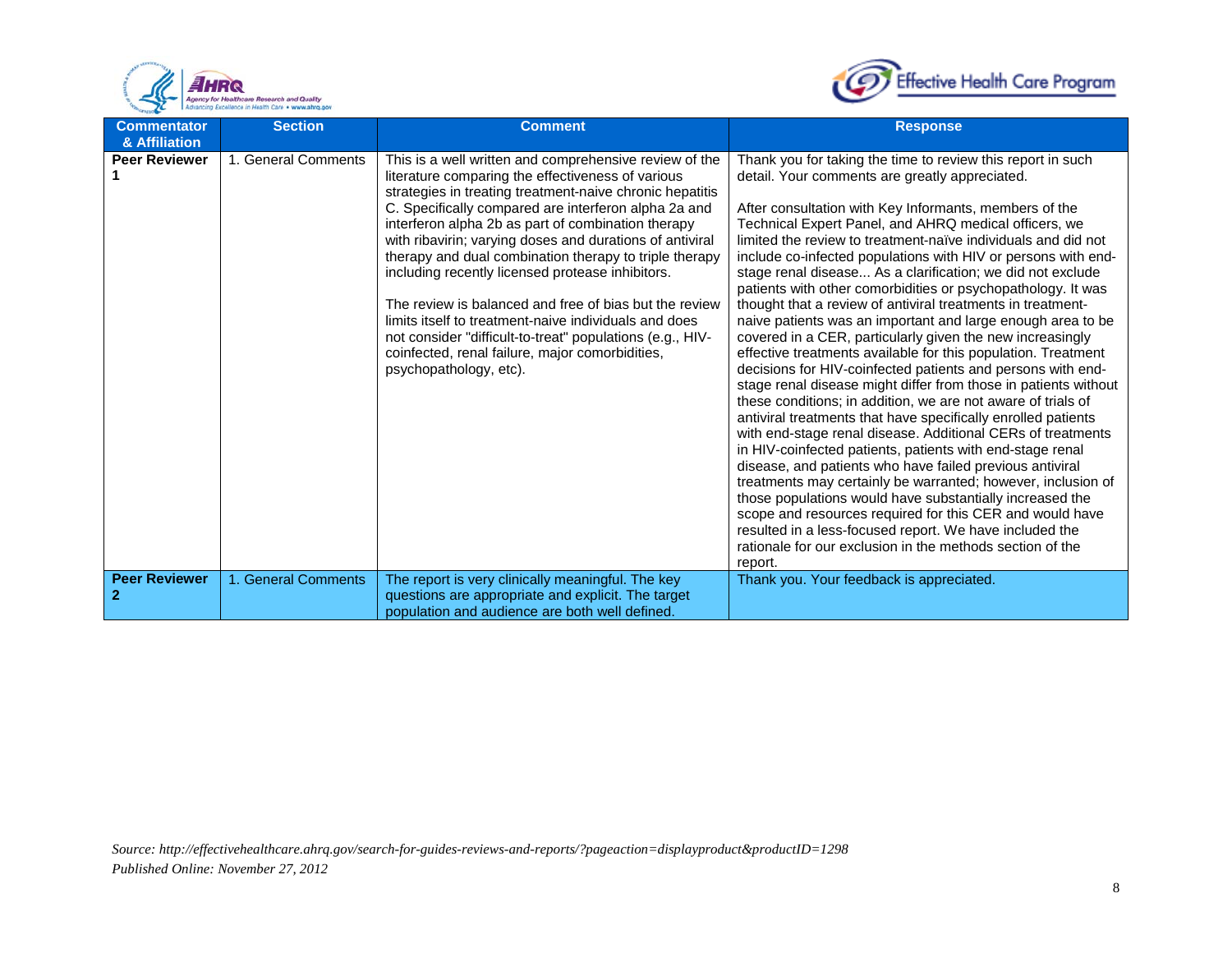



| <b>Commentator</b><br>& Affiliation                                                    | <b>Section</b>         | <b>Comment</b>                                                                                                                                                                                                                                                                                                                                                                                                                                                                                                                                                                                                                                                                                        | <b>Response</b>                                                                                                                                                                                                                                                                                                                                                                                                                                                                                                                                                                                                                                                                                                                                                                                                                                                                               |
|----------------------------------------------------------------------------------------|------------------------|-------------------------------------------------------------------------------------------------------------------------------------------------------------------------------------------------------------------------------------------------------------------------------------------------------------------------------------------------------------------------------------------------------------------------------------------------------------------------------------------------------------------------------------------------------------------------------------------------------------------------------------------------------------------------------------------------------|-----------------------------------------------------------------------------------------------------------------------------------------------------------------------------------------------------------------------------------------------------------------------------------------------------------------------------------------------------------------------------------------------------------------------------------------------------------------------------------------------------------------------------------------------------------------------------------------------------------------------------------------------------------------------------------------------------------------------------------------------------------------------------------------------------------------------------------------------------------------------------------------------|
| <b>Peer Reviewer</b><br>5                                                              | 1. General Comments    | The prevalence of HCV in the US is considered to be<br>as high as 6 M for antibodies, 5 M for HCV RNA<br>positive. This manuscript and others need to list at<br>least 10 references and describe and explain the wide<br>range of prevalence data.<br>one of many references<br>Hepatitis C virus infection in USA: an estimate of true<br>prevalence Eric Chak, Andrew H. Talal, Kenneth E.<br>Sherman, Eugene R. Schiff and Sammy Saab                                                                                                                                                                                                                                                             | The article cited by the reviewer does not report actual<br>seroprevalence survey data; rather it is essentially a<br>modeling study using varying sources to estimate the<br>prevalence of HCV infection. Therefore we did not add it as a<br>citation in the Introduction. We believe that the NHANES data<br>cited in the background of the report is the most accepted<br>and accurate estimate, and actually fairly close to the Chak<br>study estimate (1.6% vs. 2.0%). In the report, we clarified that<br>NHANES is based on a national household survey. The<br>purpose of the background is not to provide a detailed<br>discussion and comprehensive citations on the prevalence of<br>HCV infection and reasons for relatively mild differences in<br>prevalence estimates; rather we discuss and cite key<br>references that provide context for the importance of the<br>report |
| <b>Peer Reviewer</b><br>6                                                              | 1. General Comments    | Generally it is a very good article that outlines very<br>distinctly what its goals are. The plan on how those<br>goals were achieved were described fully. The key<br>questions were well stated and thus easy to follow<br>how they were answered.                                                                                                                                                                                                                                                                                                                                                                                                                                                  | Thank you for your comment.                                                                                                                                                                                                                                                                                                                                                                                                                                                                                                                                                                                                                                                                                                                                                                                                                                                                   |
| <b>Peer Reviewer</b><br>6                                                              | 1. General Comments    | We have reviewed this draft report, and did not come<br>across any major inconsistencies in reporting or<br>translational challenges. The report is well-written,<br>and might support clinical decisionmaking in Hepatitis<br>C treatment, and have an additional impact on<br>Hepatitis C screening practices.                                                                                                                                                                                                                                                                                                                                                                                      | Thank you for taking the time to review this report. Your<br>feedback is appreciated.                                                                                                                                                                                                                                                                                                                                                                                                                                                                                                                                                                                                                                                                                                                                                                                                         |
| <b>Richard</b><br><b>Chapell for</b><br>Merck & Co.,<br>Inc, Public<br><b>Reviewer</b> | 1. Structured Abstract | The difference in SVR rates between interferons 2a<br>and 2b is given as 6%. Elsewhere in the review this<br>number is given as 8% or 7.8%. Please ensure that<br>the figure quoted is accurate and is consistent<br>throughout the review. As will be discussed below,<br>the abstract states that boceprevir is associated with<br>increased risk of hematological adverse events<br>without mentioning that Telaprevir is also associated<br>with such events. This is in contrast to Telaprevir's<br>association with dermatological adverse events,<br>which are unique to this drug and not shared by<br>Boceprevir. Please revise to reflect an accurate<br>assessment of adverse event rates. | Thank you for pointing this out, we have made the necessary<br>corrections. The figure of 8% was simply rounded up from<br>7.8%. The figure of 6% was an error.<br>Throughout the report we have corrected the reported<br>absolute difference and made sure it was reported accurately<br>and consistently. We have have made distinctions in our<br>report regarding the adverse events for each drug.                                                                                                                                                                                                                                                                                                                                                                                                                                                                                      |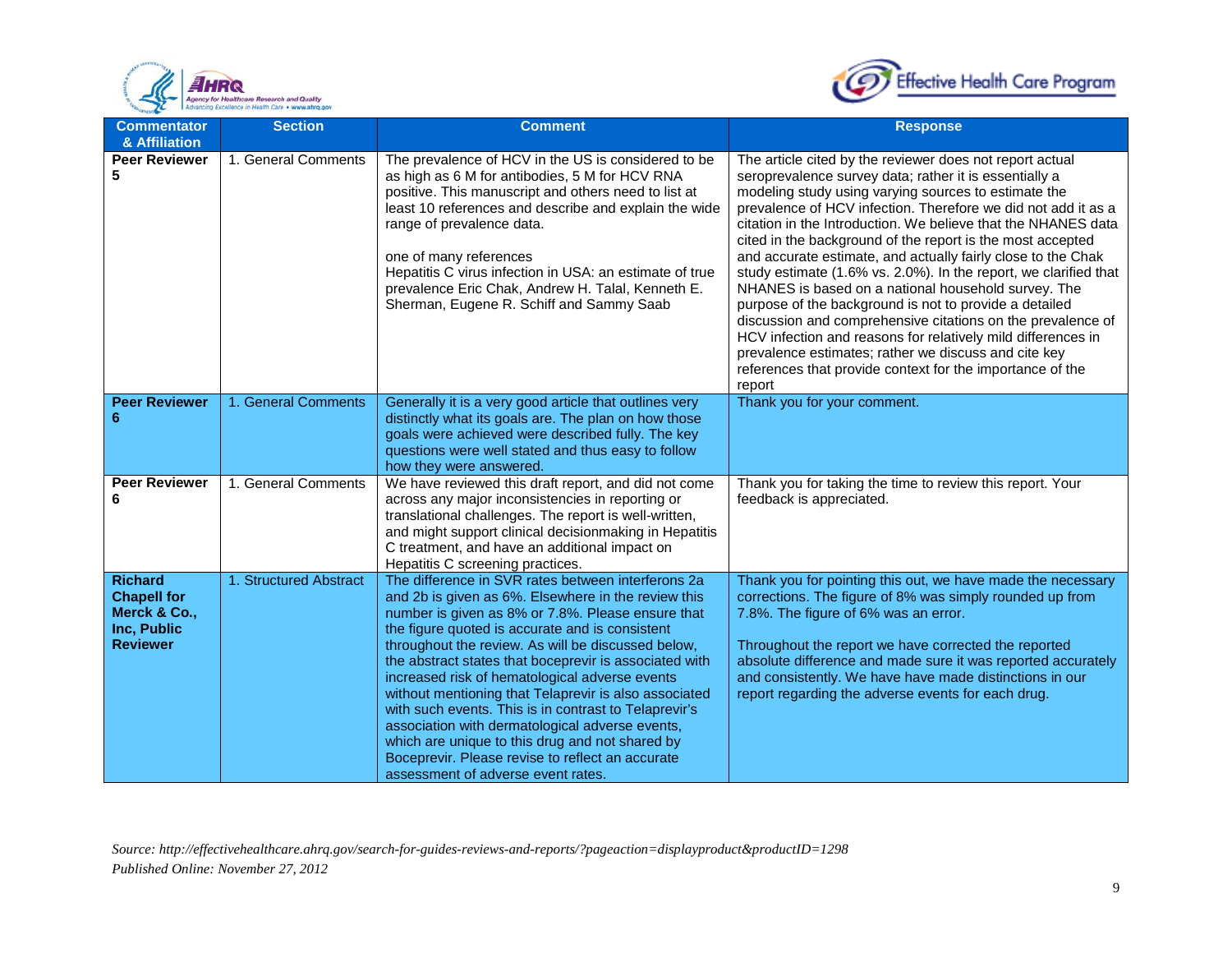



| <b>Commentator</b>                                                                      | <b>Section</b>                                                                                                                                                          | <b>Comment</b>                                                                                                                                                                                                                                                                                                                                                                                                                                                                                                                                                                                                                                                                                                                                                                                                                                                                                                                                                                                                                                                                                            | <b>Response</b>                                                                                                                                                                                                                                                                                                                                                                                                                                                                                                                                                                                                                                                                                                                                                                                                                                                                                                                                                                                                                                                                                                                                                                                                                                                                                                                        |
|-----------------------------------------------------------------------------------------|-------------------------------------------------------------------------------------------------------------------------------------------------------------------------|-----------------------------------------------------------------------------------------------------------------------------------------------------------------------------------------------------------------------------------------------------------------------------------------------------------------------------------------------------------------------------------------------------------------------------------------------------------------------------------------------------------------------------------------------------------------------------------------------------------------------------------------------------------------------------------------------------------------------------------------------------------------------------------------------------------------------------------------------------------------------------------------------------------------------------------------------------------------------------------------------------------------------------------------------------------------------------------------------------------|----------------------------------------------------------------------------------------------------------------------------------------------------------------------------------------------------------------------------------------------------------------------------------------------------------------------------------------------------------------------------------------------------------------------------------------------------------------------------------------------------------------------------------------------------------------------------------------------------------------------------------------------------------------------------------------------------------------------------------------------------------------------------------------------------------------------------------------------------------------------------------------------------------------------------------------------------------------------------------------------------------------------------------------------------------------------------------------------------------------------------------------------------------------------------------------------------------------------------------------------------------------------------------------------------------------------------------------|
| & Affiliation<br><b>Peer Reviewer</b><br>Genentech,<br><b>Public</b><br><b>Reviewer</b> | 1.1 General<br>Comments<br>1.1a Structured<br>Abstract (p.v);<br><b>Executive Summary</b><br>(ES-7, ES-10, ES-20);<br>Introduction $(p.2)$ ;<br>Results (p. 15, 20,     | The team has done a remarkable job at collating all<br>relevant data in an attempt to make sense of the<br>rapidly expanding literature in this report. This was a<br>difficult task and is done very well.<br>Is the report clinically meaningful: Yes and no.<br>I think that the analysis is meaningful in regards to<br>patients with genotype 2 and 3 HCV, where there are<br>enough data to allow comparisons across the<br>available agents, their duration, and dose. The results<br>are also meaningful for some of the subgroup<br>analyses presented in the report (such as those in<br>patients with high versus low viral load undergoing<br>triple therapy). This is not the case with most of the<br>data pertaining to the most common genotype 1 HCV.<br>Clarify statements regarding the sustained virologic<br>response (SVR) observed for dual therapy with<br>pegylated interferon alfa-2a and pegylated interferon<br>alfa-2b: In several places throughout the draft CER,<br>statements regarding the SVR for pegylated<br>interferon alfa-2a and pegylated interferon alfa-2b are | Thank you for the comments. We evaluated the available<br>evidence on effectiveness in subgroups in the trials of triple<br>therapy vs. dual therapy in patients with genotype 1 infection<br>(see KQ 2b). Although data are somewhat limited, we believe<br>there was moderate evidence to reach some conclusions<br>about no difference in relative efficacy for race or sex, though<br>there appeared to be differences for high versus low viral<br>load (see KQ 2b). We agree with the reviewer that additional<br>data related to subgroups defined by age and baseline<br>fibrosis stage are limited at this time, and added this to the<br>Limitations of the Evidence Base section: "Fourth, there was<br>relatively limited information on effects of newer triple therapy<br>regimens with a protease inhibitor in subgroups defined by<br>age, body weight, baseline fibrosis stage, and other important<br>factors. Such information would be helpful for individualizing<br>treatment decisions with these regimens."<br>Thank you for your comment. We have revised this analysis,<br>excluding an additional trial comparing alfa-2a and alfa-2b in<br>the context of triple therapy with telaprevir (Marcellin et al.).<br>We have edited to report to reflect these changes<br>We have revised this for consistency. |
|                                                                                         | 59); Discussion (68,<br>69-70)                                                                                                                                          | inconsistent, and reported numeric values vary.                                                                                                                                                                                                                                                                                                                                                                                                                                                                                                                                                                                                                                                                                                                                                                                                                                                                                                                                                                                                                                                           | Revised for consistency to 9% absolute difference (95% CI)<br>$2\% - 15\%$ ).                                                                                                                                                                                                                                                                                                                                                                                                                                                                                                                                                                                                                                                                                                                                                                                                                                                                                                                                                                                                                                                                                                                                                                                                                                                          |
| Genentech,<br><b>Public</b><br><b>Reviewer</b>                                          | 1.1b Structured<br>Abstract (p.v);<br><b>Executive Summary</b><br>(ES-7, ES-10, ES-20);<br>Introduction (p.2);<br>Results (p. 15, 20,<br>59); Discussion (68,<br>69-70) | More specifically, the draft CER mistakenly states that<br>the SVR for dual therapy with pegylated interferon<br>alfa-2b plus ribavirin is higher than for pegylated<br>interferon alfa-2a plus ribavirin (Pages ES-20 and 69-<br>70), however elsewhere, pegylated interferon alfa-2b<br>is reported to achieve a lower SVR than pegylated<br>interferon alfa-2a (Pages v, ES-7, ES-10, ES-20, 2,<br>15, 20, 59, and 68).                                                                                                                                                                                                                                                                                                                                                                                                                                                                                                                                                                                                                                                                                | Thank you for your comment. We have revised for<br>consistency to 9% absolute difference (95% CI 2% - 15%).<br>Revised for consistency to 9% absolute difference (95% CI<br>$2\% - 15\%$ ).<br>Changed to revised estimate 0.86 (0.78 - 0.95).                                                                                                                                                                                                                                                                                                                                                                                                                                                                                                                                                                                                                                                                                                                                                                                                                                                                                                                                                                                                                                                                                         |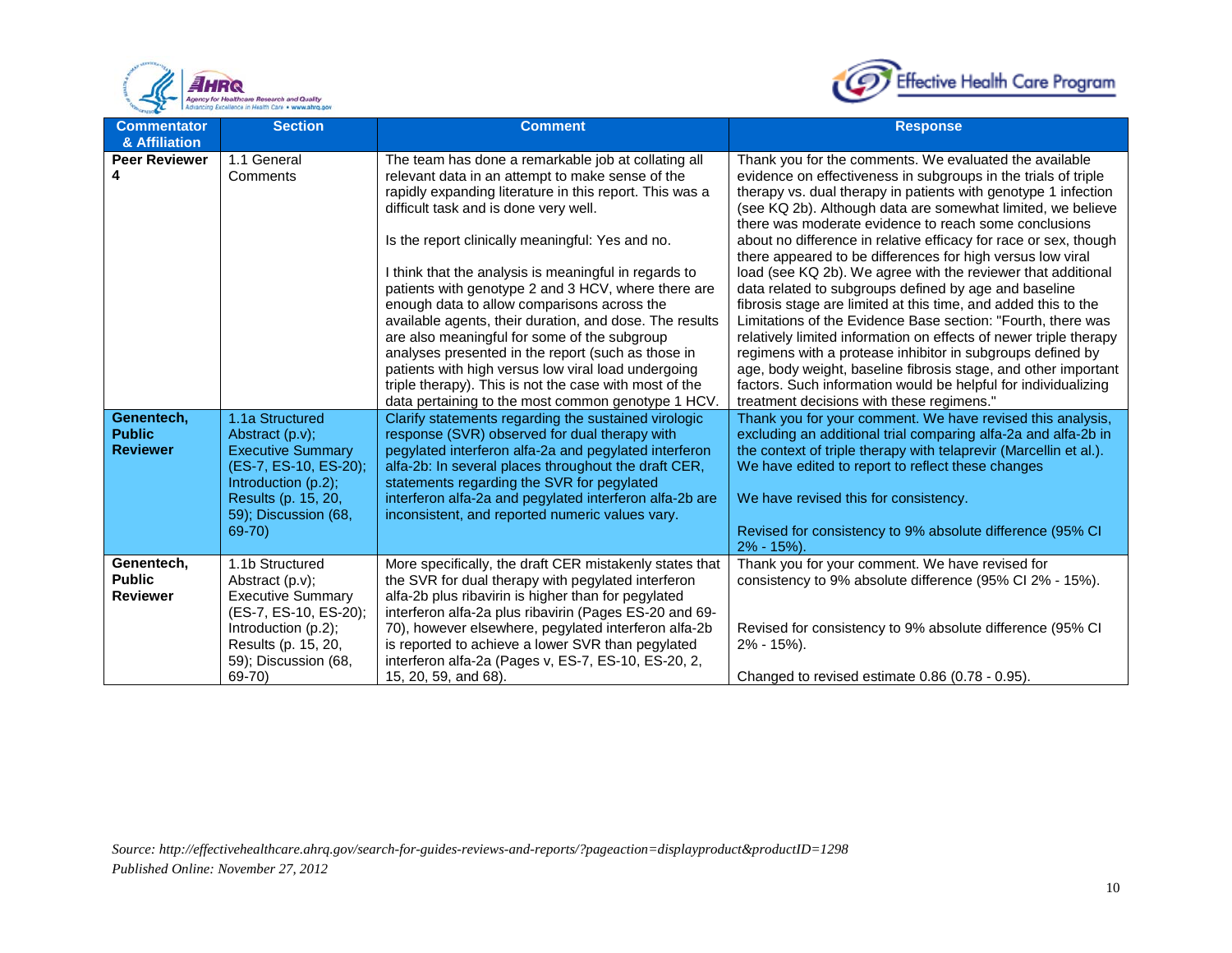



| <b>Commentator</b><br>& Affiliation            | <b>Section</b>                                                                                                                                                          | <b>Comment</b>                                                                                                                                                                                                                                                                                                                                                                                                                                                                                                                                                                                                                                                                                                                                                                                                                                                                                                                                                             | <b>Response</b>                                                                                                                                                                                                                                                                                                             |
|------------------------------------------------|-------------------------------------------------------------------------------------------------------------------------------------------------------------------------|----------------------------------------------------------------------------------------------------------------------------------------------------------------------------------------------------------------------------------------------------------------------------------------------------------------------------------------------------------------------------------------------------------------------------------------------------------------------------------------------------------------------------------------------------------------------------------------------------------------------------------------------------------------------------------------------------------------------------------------------------------------------------------------------------------------------------------------------------------------------------------------------------------------------------------------------------------------------------|-----------------------------------------------------------------------------------------------------------------------------------------------------------------------------------------------------------------------------------------------------------------------------------------------------------------------------|
| Genentech,<br><b>Public</b><br><b>Reviewer</b> | 1.1c Structured<br>Abstract (p.v);<br><b>Executive Summary</b><br>(ES-7, ES-10, ES-20);<br>Introduction (p.2);<br>Results (p. 15, 20,<br>59); Discussion (68,<br>69-70) | We recommend that the AHRQ clarify statements<br>about the SVR differences between alfa-2a and alfa-<br>2b, correct the absolute difference in SVR rates to a<br>consistent numerical value, and specify the<br>genotype(s) relevant to the data in a consistent way.<br>(p.v.): In trials of treatment-naïve patients, the<br>likelihood of achieving an SVR was slightly lower for<br>dual therapy with pegylated interferon alfa-2b plus<br>ribavirin compared with dual therapy with pegylated<br>interferon alfa-2a plus ribavirin, with a difference in<br>absolute SVR rates of about 6 percentage points.<br>(ES-7): In trials of treatment-naïve patients, dual<br>therapy with pegylated interferon alfa-2b plus ribavirin<br>was associated with a slightly lower likelihood of<br>achieving an SVR compared with dual therapy with<br>pegylated interferon alfa-2a plus ribavirin, with a<br>difference in absolute SVR rates of about 8<br>percentage points. | Thank you for your comment. We have changed to: "dual<br>therapy with pegylated interferon alfa-2a plus ribavirin<br>appears to be associated with higher likelihood of achieving<br>SVR compared to dual therapy with pegylated interferon alfa-<br>2b plus ribavirin, but absolute differences were relatively<br>small." |
|                                                |                                                                                                                                                                         | ES-10): In trials of treatment-naïve patients, the<br>likelihood of achieving an SVR was slightly lower with<br>dual therapy with pegylated interferon alfa-2b plus<br>ribavirin compared with dual therapy with pegylated<br>interferon alfa-2a plus ribavirin (pooled RR 0.90, 95%<br>CI 0.84 to 0.96), with a difference in absolute SVR<br>rates of about seven percentage points.<br>(ES-20): For patients with genotype 2 or 3 infection,<br>dual therapy with pegylated interferon alfa-2b plus<br>ribavirin appears to be associated with higher<br>likelihood of achieving SVR compared to dual therapy<br>with pegylated interferon alfa-2a plus ribavirin, but<br>absolute differences were relatively small.                                                                                                                                                                                                                                                   |                                                                                                                                                                                                                                                                                                                             |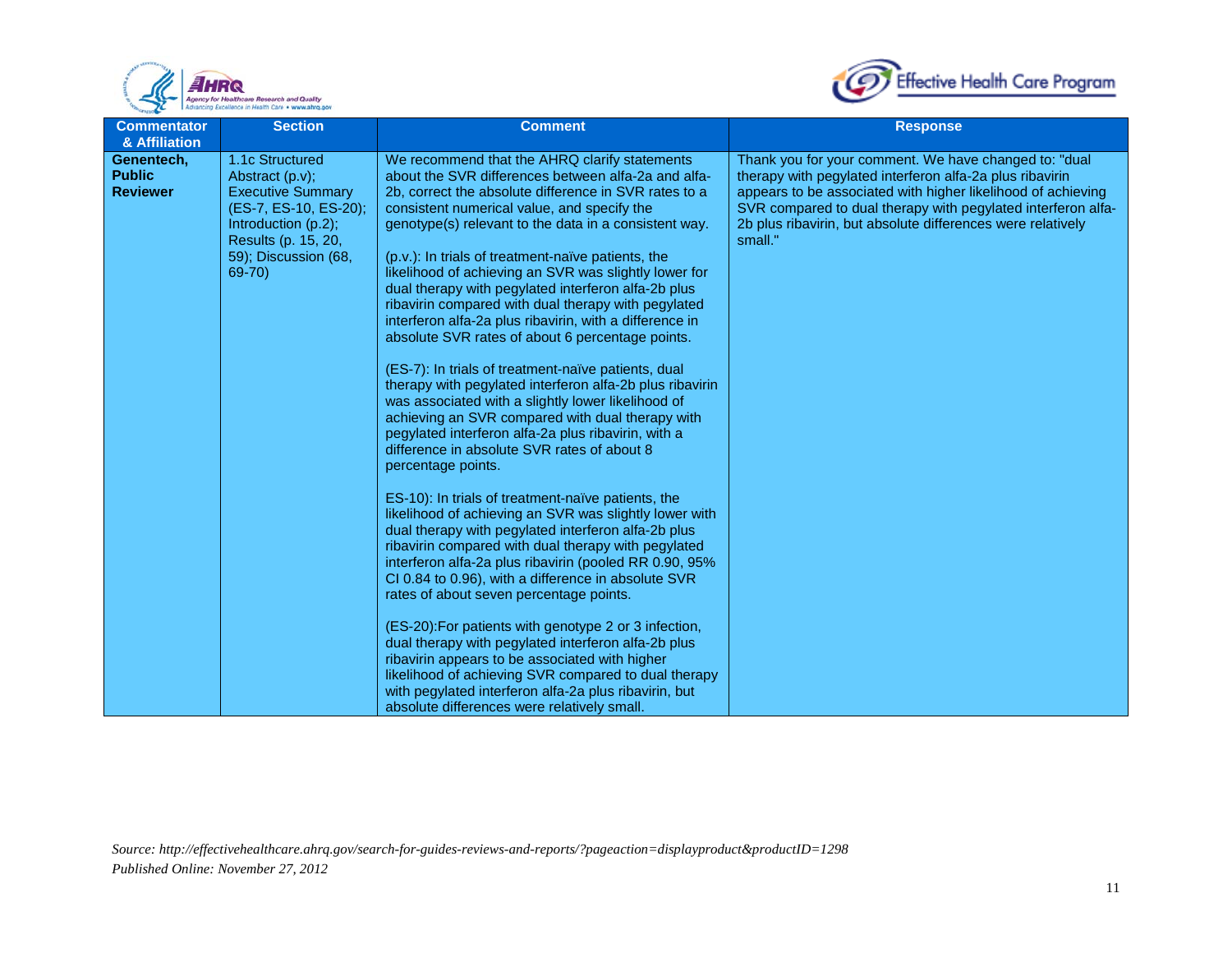



| <b>Commentator</b><br>& Affiliation            | <b>Section</b>                                                                                                                                                             | <b>Comment</b>                                                                                                                                                                                                                                                                                                                                                                                                                                                                                                                                                                                                                                                                                                                                                                                                                                                                                                                                                                                                  | <b>Response</b>                                                                                                                                                                                                                                                                                                                                                                                                                                                                                                                                                                                                                                                                                                                                                 |
|------------------------------------------------|----------------------------------------------------------------------------------------------------------------------------------------------------------------------------|-----------------------------------------------------------------------------------------------------------------------------------------------------------------------------------------------------------------------------------------------------------------------------------------------------------------------------------------------------------------------------------------------------------------------------------------------------------------------------------------------------------------------------------------------------------------------------------------------------------------------------------------------------------------------------------------------------------------------------------------------------------------------------------------------------------------------------------------------------------------------------------------------------------------------------------------------------------------------------------------------------------------|-----------------------------------------------------------------------------------------------------------------------------------------------------------------------------------------------------------------------------------------------------------------------------------------------------------------------------------------------------------------------------------------------------------------------------------------------------------------------------------------------------------------------------------------------------------------------------------------------------------------------------------------------------------------------------------------------------------------------------------------------------------------|
| <b>Peer Reviewer</b><br>4                      | 1.2 General<br>Comments                                                                                                                                                    | With the availability of new antiviral agents (and<br>clinical trials showing that treatment regimens<br>including these agents to previous standard is clearly<br>superior in terms of efficacy), the standard of care for<br>antiviral treatment has changed from dual to triple<br>therapy. Thus, the most relevant question is the<br>comparative effectiveness of the 2 new DAA-of the<br>2 available regimens, which triple therapy may be<br>better than the other. The problem is that with the<br>rapidly expanding field, by the time there are enough<br>data to address this question; we will probably have<br>newer and perhaps better agents to include in the<br>mix. Although recognized by the authors, this<br>limitation of the evidence base limits the applicability<br>of the current review to the majority of patients with<br>HCV in the U.S.<br>Are the target population and audience explicitly<br>defined? Yes<br>Are the key questions appropriate and explicitly<br>stated? Yes | Thank you for your comments. We acknowledge that rapid<br>changes in treatment options in this field of study, and to<br>ensure the relevancy of the review we added the newer<br>regimens when they were FDA approved. We made a<br>statement to this effect in the Future Research section:"Trials<br>directly comparing triple therapy with telaprevir compared<br>with triple therapy with boceprevir would be very helpful for<br>understanding comparative effectiveness of these two<br>protease inhibitors." We also noted that other protease<br>inhibitors and other newer drugs and regimen for HCV<br>infection (including non-interferon-based regimens) are<br>expected, but published data in treatment-naive patients are<br>not yet available. |
| Genentech,<br><b>Public</b><br><b>Reviewer</b> | 1.2a Structured<br>Abstract (p.v);<br><b>Executive Summary</b><br>(ES-7, ES-10, ES-20);<br>Introduction (p.2);<br>Results (p. 15, 20,<br>59); Discussion (68,<br>$69 - 70$ | (p.2): Although previous reviews found insufficient<br>evidence to determine whether dual therapy with<br>pegylated interferon alfa-2a or pegylated interferon<br>alfa-2b is more effective, more head-to-head trials<br>directly comparing these two regimens are now<br>available.                                                                                                                                                                                                                                                                                                                                                                                                                                                                                                                                                                                                                                                                                                                            | References fixed.<br>Changed absolute SVR rate change to 8%.                                                                                                                                                                                                                                                                                                                                                                                                                                                                                                                                                                                                                                                                                                    |
| Genentech,<br><b>Public</b><br><b>Reviewer</b> | 1.2b Structured<br>Abstract (p.v);<br><b>Executive Summary</b><br>(ES-7, ES-10, ES-20);<br>Introduction (p.2);<br>Results (p. 15, 20,<br>59); Discussion (68,<br>$69-70$   | (p.15): Seven trials of patients with genotype 2 or 3<br>infection found dual therapy with standard doses of<br>pegylated interferon alfa-2b plus ribavirin associated<br>with lower likelihood of achieving an SVR than<br>pegylated interferon alfa-2a plus ribavirin (pooled RR<br>0.88, 95% CI 0.81 to 0.96; I2=37%), with an absolute<br>difference in SVR rates of 7.8 percentage points (95%<br>CI 2.2 to 13.4 percentage points).                                                                                                                                                                                                                                                                                                                                                                                                                                                                                                                                                                       | Thank you for your comment,, we have made the following<br>changes:<br>Changed absolute SVR rate change to 8%.<br>Changed absolute SVR rate change to 8%.                                                                                                                                                                                                                                                                                                                                                                                                                                                                                                                                                                                                       |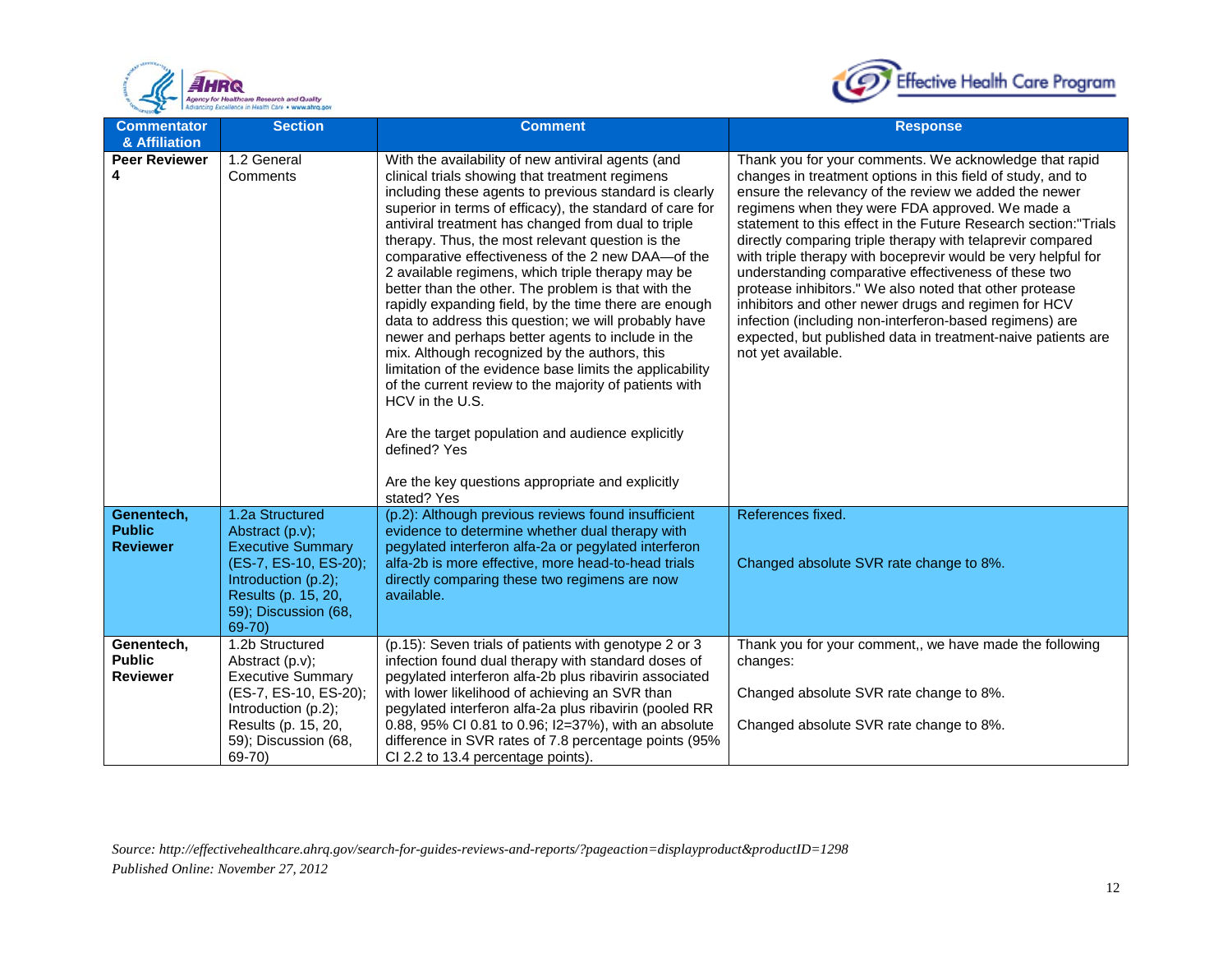



| <b>Commentator</b><br>& Affiliation            | <b>Section</b>                                                                                                                                                          | <b>Comment</b>                                                                                                                                                                                                                                                                                                                                                                                                                                                                                                                                                                                                                                                                                                                                                                                                                                                                   | <b>Response</b>                                                                                                                                                                                                                                                                                                             |
|------------------------------------------------|-------------------------------------------------------------------------------------------------------------------------------------------------------------------------|----------------------------------------------------------------------------------------------------------------------------------------------------------------------------------------------------------------------------------------------------------------------------------------------------------------------------------------------------------------------------------------------------------------------------------------------------------------------------------------------------------------------------------------------------------------------------------------------------------------------------------------------------------------------------------------------------------------------------------------------------------------------------------------------------------------------------------------------------------------------------------|-----------------------------------------------------------------------------------------------------------------------------------------------------------------------------------------------------------------------------------------------------------------------------------------------------------------------------|
| Genentech,<br><b>Public</b><br><b>Reviewer</b> | 1.2c Structured<br>Abstract (p.v);<br><b>Executive Summary</b><br>(ES-7, ES-10, ES-20);<br>Introduction (p.2);<br>Results (p. 15, 20,<br>59); Discussion (68,<br>69-70) | (p.20): Based on published trials that evaluated<br>standard doses of pegylated interferon, dual therapy<br>with pegylated interferon alfa-2b plus ribavirin was<br>associated with slightly lower likelihood of achieving<br>an SVR compared with pegylated interferon alfa-2a<br>plus ribavirin (7 trials, pooled RR 0.88, 95% CI 0.81 to<br>0.96; I2=67%). The pooled absolute reduction in<br>likelihood of SVR was 7.8 percentage points (95% CI<br>2.2 to 13 percentage points).<br>(p.59): In trials of treatment-naïve patients, the<br>likelihood of achieving an SVR was slightly lower with<br>dual therapy with pegylated interferon alfa-2b plus<br>ribavirin compared with dual therapy with pegylated<br>interferon alfa-2a plus ribavirin (pooled RR 0.90, 95%<br>CI 0.84 to 0.96), with a difference in absolute SVR<br>rates of about seven percentage points. | Thank you for your comment, we have changed to: "dual<br>therapy with pegylated interferon alfa-2a plus ribavirin<br>appears to be associated with higher likelihood of achieving<br>SVR compared to dual therapy with pegylated interferon alfa-<br>2b plus ribavirin, but absolute differences were relatively<br>small." |
| Genentech,<br><b>Public</b><br><b>Reviewer</b> | 1.2d Structured<br>Abstract (p.v);<br><b>Executive Summary</b><br>(ES-7, ES-10, ES-20);<br>Introduction (p.2);<br>Results (p. 15, 20,<br>59); Discussion (68,<br>69-70) | (p.68): Our findings regarding the comparative<br>effectiveness of dual therapy with pegylated interferon<br>alfa-2b plus ribavirin compared with dual therapy with<br>pegylated interferon alfa-2a plus ribavirin are<br>consistent with recent systematic reviews that also<br>found the former associated with a lower likelihood of<br>SVR.<br>(p.69-70): For patients with genotype 2 or 3 infection,<br>dual therapy with pegylated interferon alfa-2b plus<br>ribavirin appears to be associated with higher<br>likelihood of achieving SVR compared to dual therapy<br>with pegylated interferon alfa-2a plus ribavirin, but<br>absolute differences were relatively small.                                                                                                                                                                                              | Thank you for your comment, please see above responses<br>for similar comments                                                                                                                                                                                                                                              |
| Genentech,<br><b>Public</b><br><b>Reviewer</b> | 2. Executive Summary                                                                                                                                                    | Correct errors in referring to pegylated interferon alfa-<br>2a vs. alfa-2b. We recommend that the AHRQ<br>recheck the report to ensure that it contains correct<br>references to<br>pegylated interferon alfa-2a vs. pegylated interferon<br>alfa-2b. For example, on Page ES-13 last row and<br>Page ES-14 third row from the bottom, "alfa-2b"<br>should be "alfa-2a". Triple therapy with telaprevir was<br>studied with pegylated interferon alfa-2a, not alfa-2b.                                                                                                                                                                                                                                                                                                                                                                                                          | Corrected "summary of evidence table" in the Executive<br>Summary so that telaprevir triple versus dual therapy<br>regimens are reported as being with pegylated interferon alfa-<br>2a.                                                                                                                                    |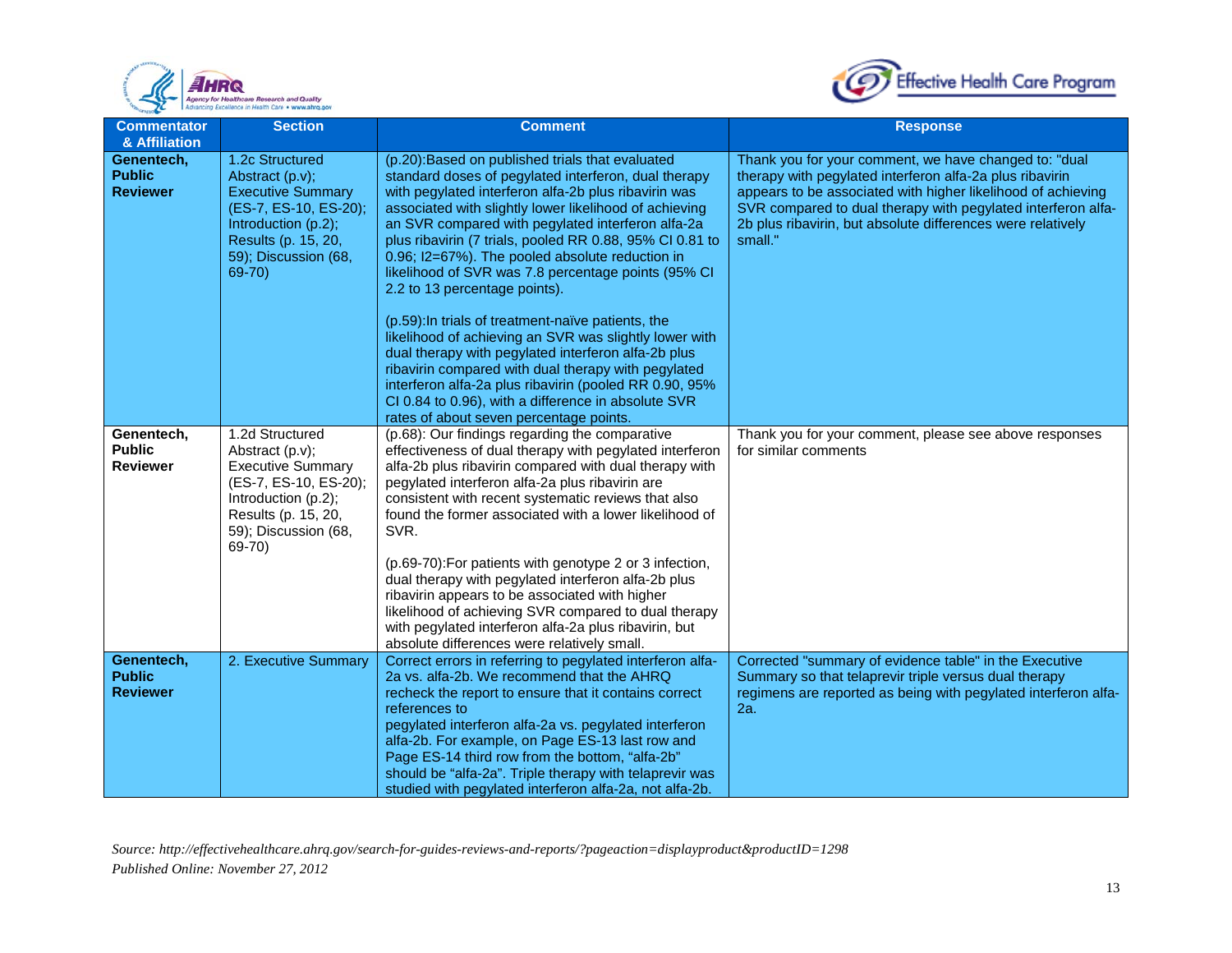



| <b>Commentator</b><br>& Affiliation                                                    | <b>Section</b>                                             | <b>Comment</b>                                                                                                                                                                                                                                                                                                  | <b>Response</b>                                                                                                                                                                                                                                                                                                                                                                                                                                                                                                                                                                                                                                                       |
|----------------------------------------------------------------------------------------|------------------------------------------------------------|-----------------------------------------------------------------------------------------------------------------------------------------------------------------------------------------------------------------------------------------------------------------------------------------------------------------|-----------------------------------------------------------------------------------------------------------------------------------------------------------------------------------------------------------------------------------------------------------------------------------------------------------------------------------------------------------------------------------------------------------------------------------------------------------------------------------------------------------------------------------------------------------------------------------------------------------------------------------------------------------------------|
| Vertex, Public<br><b>Reviewer</b>                                                      | 2. Executive Summary<br>$(ES-1)$ and<br>Introduction (p.1) | Vertex encourages AHRQ to consistently define SVR<br>as "HCV RNA undetectable 24 weeks following<br>completion of treatment," as defined on pg. 7 of the<br>report.                                                                                                                                             | SVR was defined in this way throughout the report.                                                                                                                                                                                                                                                                                                                                                                                                                                                                                                                                                                                                                    |
| <b>Vertex, Public</b><br><b>Reviewer</b>                                               | 2. Executive Summary<br>$(ES-10)$                          | The report states that "trials evaluating the boceprevir<br>regimen recommended by the FDA for antiretroviral-<br>naïve patients with cirrhosis reported SVR rates of<br>66% to 75%." This SVR rate applies to all patients,<br>not just patients with cirrhosis.                                               | Thank you for your feedback. The sentence states that these<br>are results for the boceprevir regimen recommended by the<br>FDA for antiretroviral-naïve patients with cirrhosis, which is<br>accurate. While this SVR rate may apply to non-cirrhotic<br>patients, the trials and the evidence we reviewed do not<br>make that distinction for this specific treatment regimen, and<br>so we cannot confidently state that the SVR rate applies to all<br>patients.                                                                                                                                                                                                  |
| Vertex, Public<br><b>Reviewer</b>                                                      | 2. Executive Summary<br>(ES-10, ES-11)                     | The term "antiretroviral" referenced in the report is a<br>term pertinent for HIV medications and not for HCV<br>treatment.                                                                                                                                                                                     | Thank you for your comment. We fixed the typo.                                                                                                                                                                                                                                                                                                                                                                                                                                                                                                                                                                                                                        |
| <b>Richard</b><br><b>Chapell for</b><br>Merck & Co.,<br>Inc, Public<br><b>Reviewer</b> | 2. Executive Summary<br>$(ES-12)$                          | Row 1: "slightly better short-term scores" Please<br>state whether the difference is statistically significant,<br>and, if so, please state the magnitude of the<br>difference and the p-value.                                                                                                                 | We revised this to indicate that differences were statistically<br>significant. We did not add the magnitude of difference or the<br>p values since there were many different quality of life<br>measures reported and the values varied; the details are<br>provided in the text for Key Question 1a.                                                                                                                                                                                                                                                                                                                                                                |
| Richard<br><b>Chapell for</b><br>Merck & Co.,<br>Inc, Public<br><b>Reviewer</b>        | 2. Executive Summary<br>$(ES-12)$                          | Row 7: the reviewer speculates that heterogeneity<br>may be the result of differences in ribavirin dosing.<br>However, on page ES-13, row 3, it is reported that<br>differences in ribavirin dosing had no effect of SVR.<br>Please resolve this apparent contradiction.                                        | We do not think there is any contradiction. For KQ 2a we<br>performed a sensitivity analysis of pooled results, excluding a<br>trial of dual therapy with pegylated interferon alfa-2a vs. dual<br>therapy with pegylated interferon alfa-2b, and found no<br>difference in the relative risk estimate compared to the<br>analysis (though statistical heterogeneity was slightly<br>reduced). The text on ES-13 indentified by reviewer<br>discusses the results of a separate set of three trials that<br>directly compared effects of differential ribavirin dosing (with<br>the same pegylated interferon regimen) and also found no<br>clear effects on results. |
| <b>Vertex, Public</b><br><b>Reviewer</b>                                               | 2. Executive Summary<br>(ES-13) and Results<br>(p.36, 37)  | For purposes of clarity, Vertex encourages AHRQ to<br>reference the studies it references in the evidence<br>tables.                                                                                                                                                                                            | Thank you. We have added the references in our updated<br>revision.                                                                                                                                                                                                                                                                                                                                                                                                                                                                                                                                                                                                   |
| <b>Richard</b><br><b>Chapell for</b><br>Merck & Co.,<br>Inc, Public<br><b>Reviewer</b> | 2. Executive Summary<br>(ES-17; ES-18)                     | ES-17, row 4 and ES-18, row 1: Triple therapy with<br>Telaprevir was associated with increased risk of<br>anemia. This increased risk goes unmentioned in<br>several places in the document in which increased<br>hematological adverse events with Boceprevir are<br>noted. Please resolve this inconsistency. | Revised to state: "However, triple therapy regimens were<br>associated with increased risk of certain harms, in particular<br>hematological adverse events (neutropenia, anemia, and<br>thrombocytopenia) with boceprevir and anemia and rash<br>(including severe rash in <10% of patients that could result in<br>treatment discontinuation) with telaprevir."                                                                                                                                                                                                                                                                                                      |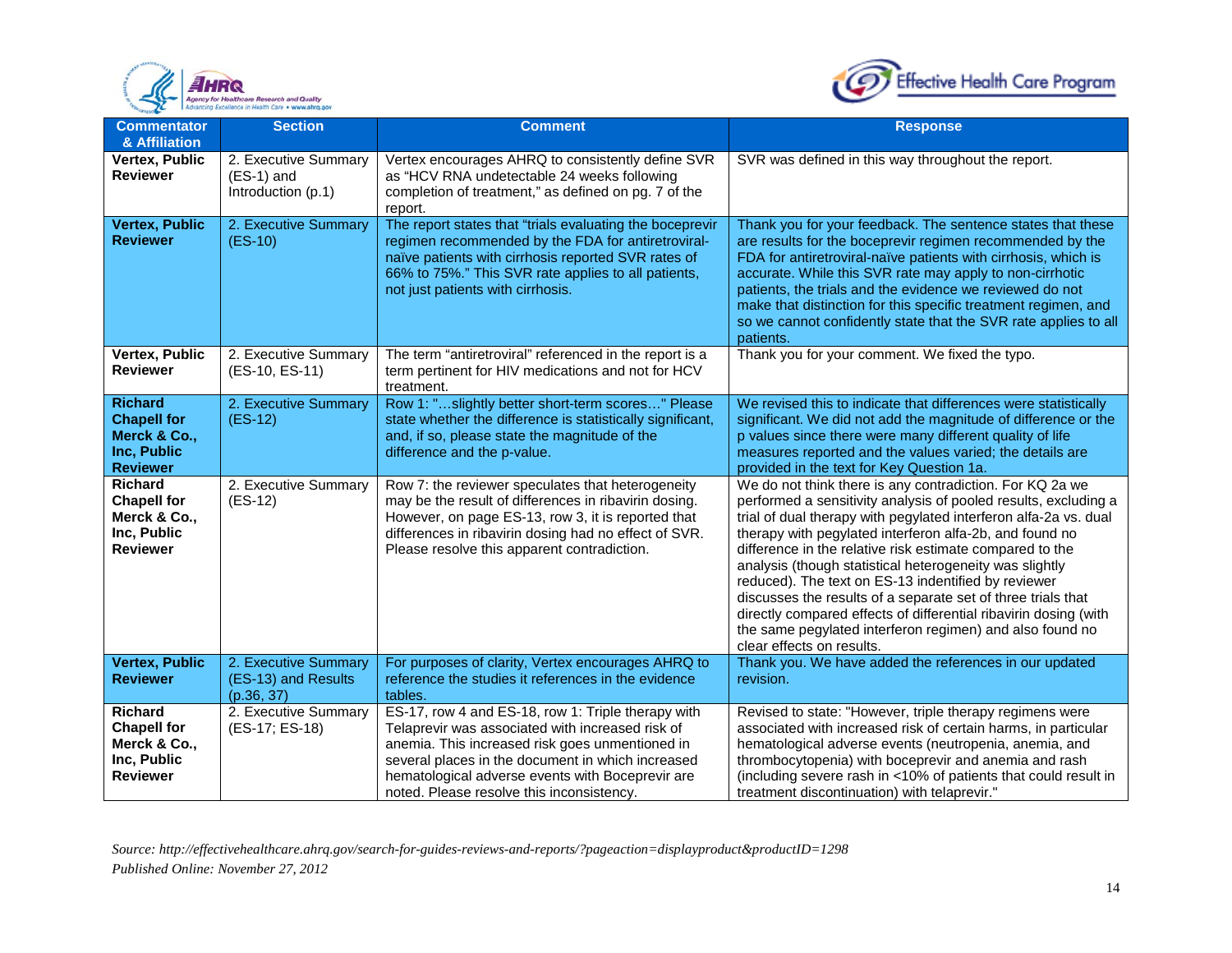



| <b>Commentator</b><br>& Affiliation                                                    | <b>Section</b>                                              | <b>Comment</b>                                                                                                                                                                                                                                                                                                                                                                                                                                                   | <b>Response</b>                                                                                                                                                                                                                                        |
|----------------------------------------------------------------------------------------|-------------------------------------------------------------|------------------------------------------------------------------------------------------------------------------------------------------------------------------------------------------------------------------------------------------------------------------------------------------------------------------------------------------------------------------------------------------------------------------------------------------------------------------|--------------------------------------------------------------------------------------------------------------------------------------------------------------------------------------------------------------------------------------------------------|
| <b>Vertex, Public</b><br><b>Reviewer</b>                                               | 2. Executive Summary<br>$(ES-2)$                            | Boceprevir has a duration of therapy of 28 weeks, as<br>opposed to 24 weeks, as suggested in the report.                                                                                                                                                                                                                                                                                                                                                         | The duration of boceprevir was reported accurately. The total<br>duration of treatment was 28 weeks-the regimens were<br>described accurately as a 4-week run-in period of dual<br>therapy followed by 24 weeks of triple therapy with<br>boceprevir.  |
| Vertex, Public<br><b>Reviewer</b>                                                      | 2. Executive Summary<br>$(ES-21)$ and<br>Introduction (p.2) | Current screening recommendations are based on a<br>high-risk patient screening criteria, in addition to "the<br>effectiveness of treatments in persons found to have<br>HCV infection by screening."                                                                                                                                                                                                                                                            | Thank you for the comment. The role of the CER report is not<br>to make recommendations regarding HCV screening, though<br>other groups may do so.                                                                                                     |
| <b>Richard</b><br><b>Chapell for</b><br>Merck & Co.,<br>Inc. Public<br><b>Reviewer</b> | 2. Executive Summary<br>$(ES-7)$                            | 2nd sentence: Sentence structure is confusing. "Of<br>the 1,177 citations identified at the title and abstract<br>level, we screened and reviewed, 294 studies were<br>selected for full-length articles." If we are interpreting<br>the sentence correctly, it could be revised to state "Of<br>the 1,177 citations identified, screened and reviewed<br>at the title and abstract level, 294 studies were<br>selected to be acquired as full-length articles." | Thank you for your suggestion, we have re-worded this<br>statement to more clearly describe that the number of studies<br>selected for full-text review, came from the larger number of<br>citations that were identified at title and abstract level. |
| Vertex, Public<br><b>Reviewer</b>                                                      | 2. Executive Summary<br>$(ES-7)$                            | For purposes of clarity, Vertex encourages AHRQ to<br>cite the trials it references in the report.                                                                                                                                                                                                                                                                                                                                                               | Thank you, we have cited all included trials in the report and<br>listed them in our appendices within the included studies list<br>and the evidence tables.                                                                                           |
| <b>Richard</b><br><b>Chapell for</b><br>Merck & Co.,<br>Inc, Public<br><b>Reviewer</b> | 2. Executive Summary<br>(ES-8; ES-11; ES-20)                | ES-8, paragraph 1; ES-11, paragraph 3; ES-20,<br>paragraph 6: Again, the review states that Boceprevir<br>is associated with increased risk of hematological<br>adverse events without mentioning that Telaprevir is<br>also associated with such events. Please revise to<br>reflect an accurate assessment of adverse event<br>rates. We will discuss the reasoning underlying this<br>request below under "Discussion".                                       | We revised to indicate at each appropriate location in text<br>and tables that boceprevir and/or telaprevir were associated<br>with hematological adverse events wherever applicable.                                                                  |
| Vertex, Public<br><b>Reviewer</b>                                                      | 2. Executive Summary<br>(p.v, ES-7, ES-10)                  | The percentage difference in likelihood of achieving<br>an SVR for treatment-naïve patients who experience<br>dual therapy with pegylated interferon alfa-2b and<br>ribavirin compared with dual therapy with pegylated<br>interferon alfa-2a plus ribavirin is stated differently<br>throughout the report.                                                                                                                                                     | Thank you. We have reviewed the report and made changes<br>accordingly.                                                                                                                                                                                |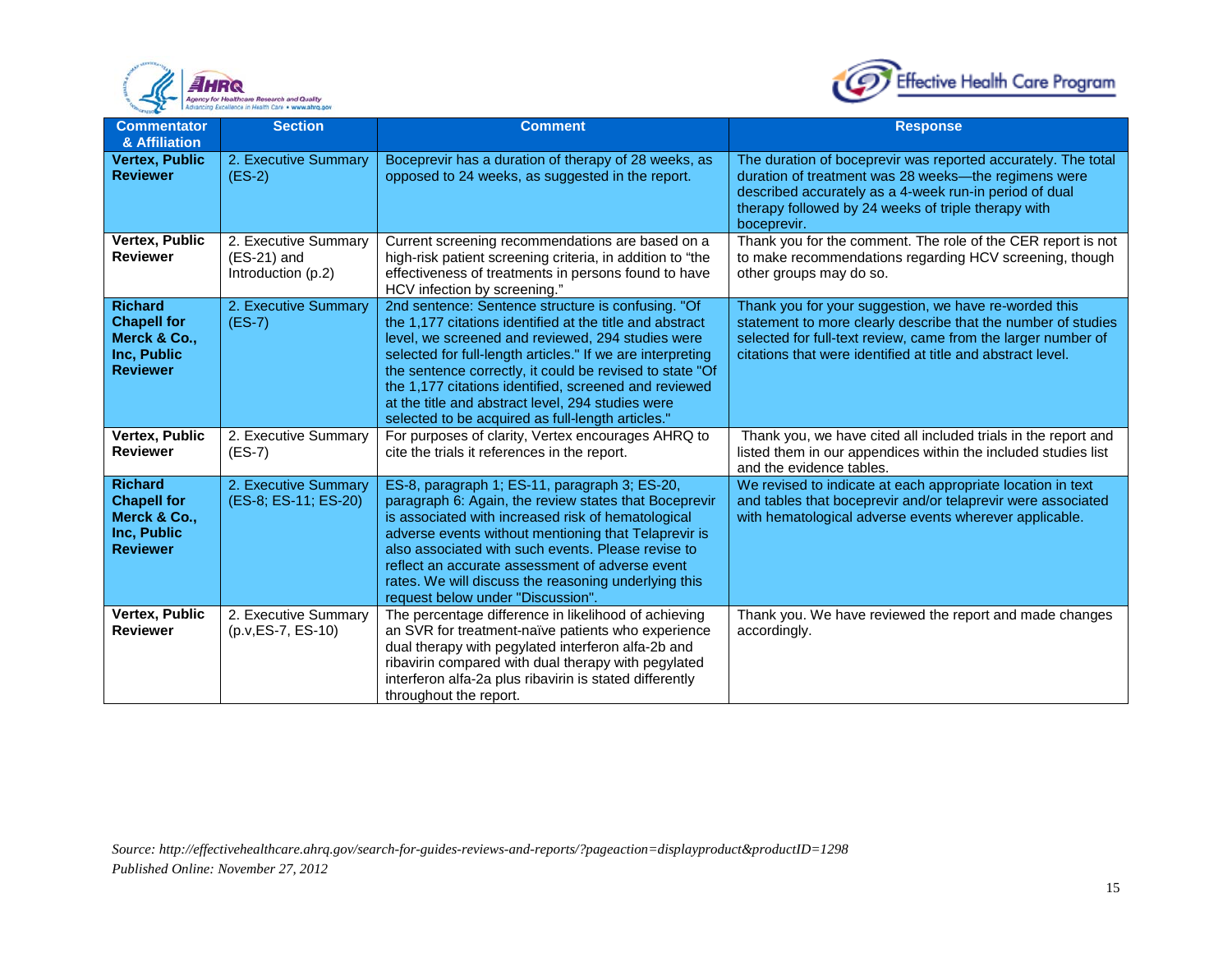



| <b>Commentator</b><br>& Affiliation | <b>Section</b>  | <b>Comment</b>                                                                                                                                                                                                                                                                                                                                                                                                                                             | <b>Response</b>                                                                                                                                                                                                                                                                                                                                                                                                                                                                                                                                                                                                                                                                                                                                                                                                                                            |
|-------------------------------------|-----------------|------------------------------------------------------------------------------------------------------------------------------------------------------------------------------------------------------------------------------------------------------------------------------------------------------------------------------------------------------------------------------------------------------------------------------------------------------------|------------------------------------------------------------------------------------------------------------------------------------------------------------------------------------------------------------------------------------------------------------------------------------------------------------------------------------------------------------------------------------------------------------------------------------------------------------------------------------------------------------------------------------------------------------------------------------------------------------------------------------------------------------------------------------------------------------------------------------------------------------------------------------------------------------------------------------------------------------|
| <b>Peer Reviewer</b>                | 2. Introduction | The introduction is accurate and reasonably<br>appropriate.<br>It would be appropriate to include risk factors for<br>infection and emphasize the importance of parenteral<br>drug abuse and the high prevalence of significant<br>psychiatric comorbidity in this population. Generally,<br>ongoing substance abuse and major psychiatric<br>diagnoses are relatively strong contraindications to<br>the use of interferon-containing antiviral regimens. | Thank you for your feedback. We describe risk factors in the<br>first paragraph of the Introduction: "HCV is primarily acquired<br>by large or repeated percutaneous exposures to blood, with<br>injection drug use the strongest risk factor." Criteria for<br>antiviral treatment eligibility have expanded over time, in part<br>due to more effective therapies, and now patients may be<br>treated even in circumstances of ongoing substance abuse or<br>psychiatric diagnoses, as described in recent clinical practice<br>guidelines. However, we discuss in the Applicability section<br>that most of the trials could be considered efficacy studies<br>because they excluded patients with common comorbidities<br>(such as psychiatric conditions or recent or ongoing<br>substance abuse) who may receive treatments in clinical<br>practice. |
| <b>Peer Reviewer</b>                | 2. Introduction | The introduction is a brief but quite accurate and well<br>written review of the hepatitis C problem in the United<br>States. It is concise but complete and an excellent<br>start to this paper.                                                                                                                                                                                                                                                          | Thank you.                                                                                                                                                                                                                                                                                                                                                                                                                                                                                                                                                                                                                                                                                                                                                                                                                                                 |
| <b>Peer Reviewer</b>                | 2. Introduction | The background section is brief and to the point. It is<br>very clear and logical.                                                                                                                                                                                                                                                                                                                                                                         | Thank you.                                                                                                                                                                                                                                                                                                                                                                                                                                                                                                                                                                                                                                                                                                                                                                                                                                                 |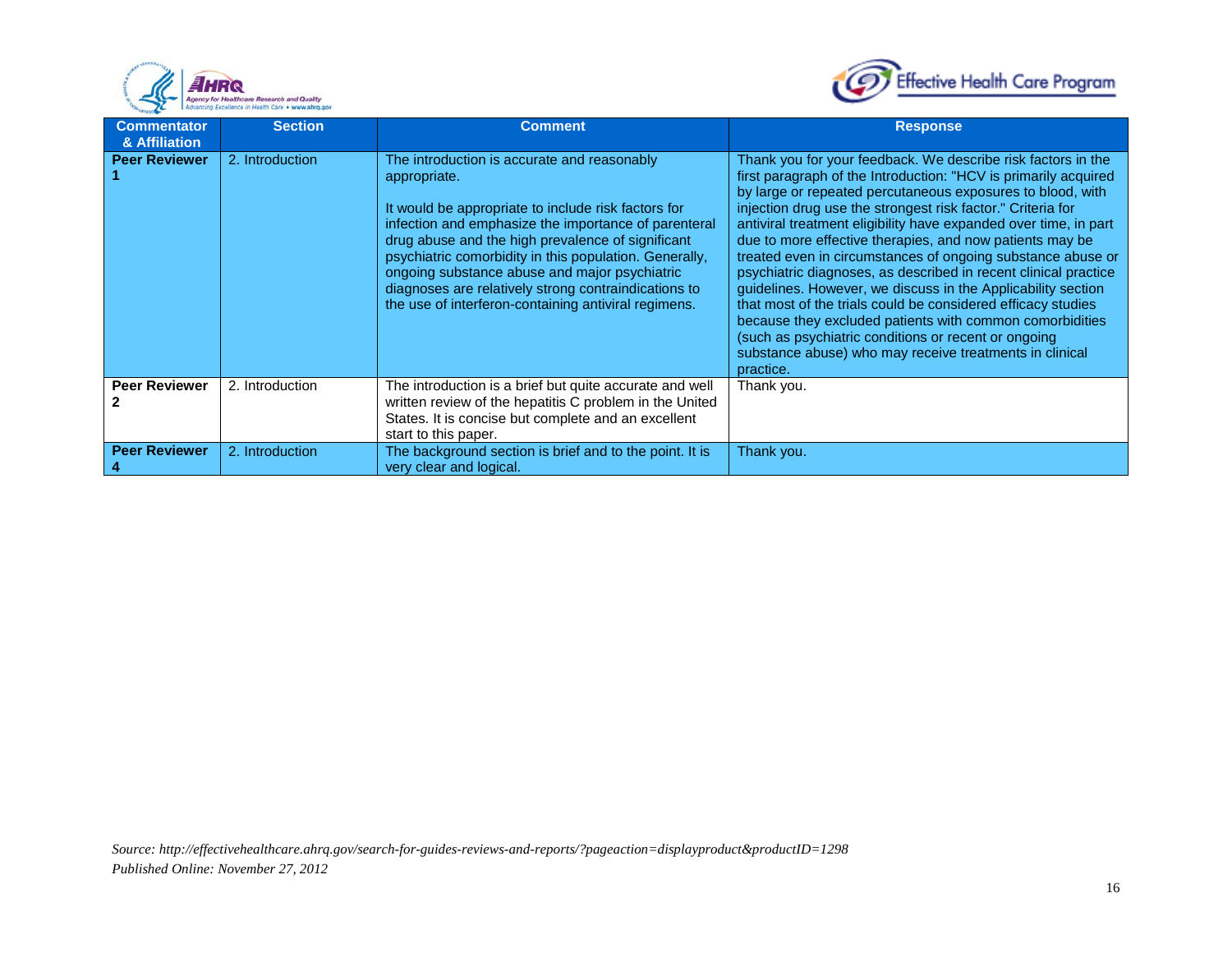



| <b>Commentator</b><br>& Affiliation | <b>Section</b>  | <b>Comment</b>                                                                                                                                                                                                                                                                                        | <b>Response</b>                                                                                                                                                                                                                                                                                                                                                                                                                                                                                                                                                                                                                                                                                                                                                                                                                                                                                                                                                                                                                                                                                                                                                                                                                                                                            |
|-------------------------------------|-----------------|-------------------------------------------------------------------------------------------------------------------------------------------------------------------------------------------------------------------------------------------------------------------------------------------------------|--------------------------------------------------------------------------------------------------------------------------------------------------------------------------------------------------------------------------------------------------------------------------------------------------------------------------------------------------------------------------------------------------------------------------------------------------------------------------------------------------------------------------------------------------------------------------------------------------------------------------------------------------------------------------------------------------------------------------------------------------------------------------------------------------------------------------------------------------------------------------------------------------------------------------------------------------------------------------------------------------------------------------------------------------------------------------------------------------------------------------------------------------------------------------------------------------------------------------------------------------------------------------------------------|
| <b>Peer Reviewer</b><br>5           | 2. Introduction | Line 17 page 12:<br>the best predictor of response is the 4 week viral<br>response on treatment this section should clearly<br>denote: prior to treatment<br>Line 46 page 12<br>Why is this review not including previous treatment<br>nonresponders, relapse, null responders, partial<br>responders | See response above regarding prevalence of HCV infection.<br>Although early (4-week) virological response predicts SVR,<br>SVR is a better predictor of long-term remission of HCV<br>infection, as supported by the reference included on page 8<br>(reference 15) and other references. We state previously that<br>early virological response predicts SVR.<br>It was thought that a review of antiviral treatments in<br>treatment-naive patients was an important and large enough<br>area to be covered in a CER, particularly given the new<br>increasingly effective treatments available for this population,<br>. Additional CERs of treatments in HIV-coinfected patients,<br>patients with end-stage renal disease, and patients who have<br>failed previous antiviral treatments may certainly be<br>warranted; however, inclusion of those populations would<br>have substantially increased the scope and resources<br>required for this CER and would have resulted in a less-<br>focused report. We discussed this with KI, TEP and AHRQ<br>MO, and they affirmed this decision, we limited the review to<br>treatment-naïve individuals and did not include co-infected<br>populations. We discussed this with KI, TEP and AHRQ MO,<br>and they affirmed this decision." |
| <b>Peer Reviewer</b>                | 2. Introduction | Did a very good job in introducing the topic and<br>describing the plan on how it was going to be<br>achieved. Also gave some good background on the<br>problem.                                                                                                                                      | Thank you.                                                                                                                                                                                                                                                                                                                                                                                                                                                                                                                                                                                                                                                                                                                                                                                                                                                                                                                                                                                                                                                                                                                                                                                                                                                                                 |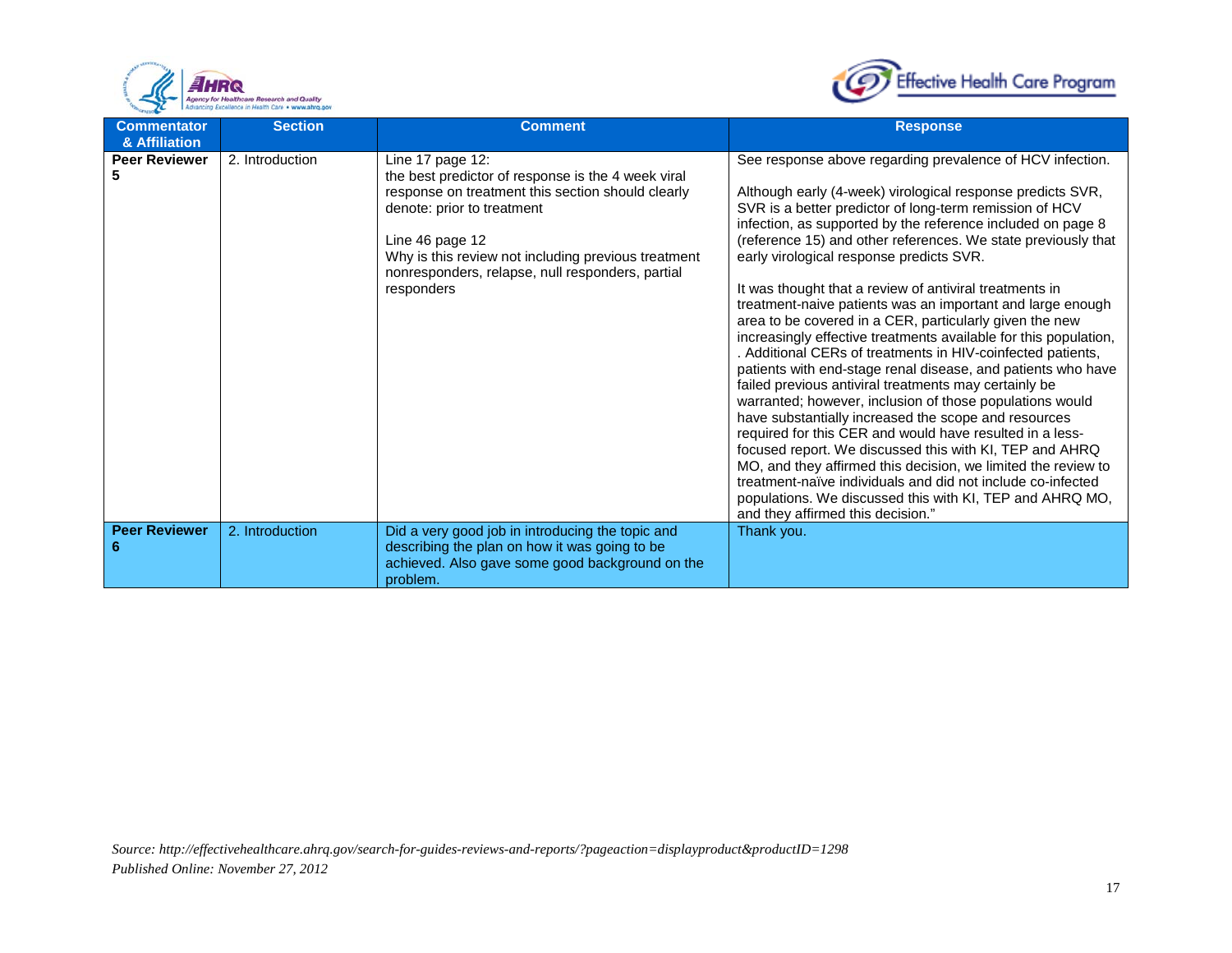



| <b>Commentator</b>                                                                     | <b>Section</b>        | <b>Comment</b>                                                                                                                                                                                                                                                                                                                                                                                                                                                                                                                                                                                                                                                                                                                                                                                                                                                                                                                                                                                                                                                                                                                                                                                                                       | <b>Response</b>                                                                                                                                                                                                                                                                                                                                                                                                                                                                                                                                                                                                                                                                  |
|----------------------------------------------------------------------------------------|-----------------------|--------------------------------------------------------------------------------------------------------------------------------------------------------------------------------------------------------------------------------------------------------------------------------------------------------------------------------------------------------------------------------------------------------------------------------------------------------------------------------------------------------------------------------------------------------------------------------------------------------------------------------------------------------------------------------------------------------------------------------------------------------------------------------------------------------------------------------------------------------------------------------------------------------------------------------------------------------------------------------------------------------------------------------------------------------------------------------------------------------------------------------------------------------------------------------------------------------------------------------------|----------------------------------------------------------------------------------------------------------------------------------------------------------------------------------------------------------------------------------------------------------------------------------------------------------------------------------------------------------------------------------------------------------------------------------------------------------------------------------------------------------------------------------------------------------------------------------------------------------------------------------------------------------------------------------|
| & Affiliation<br><b>Martha Saly,</b><br><b>Public</b><br><b>Reviewer</b>               | 3. Introduction       | The burgeoning hepatitis C epidemic poses a major<br>public health crisis in the United States, with hepatitis<br>C-associated deaths now exceeding annual mortality<br>from HIV/AIDS, and steadily increasing. The 2010<br>Institute of Medicine report Hepatitis and Liver<br>Cancer: A National Strategy for Prevention and<br>Control of Hepatitis B and C documents the failure to<br>address the hepatitis C epidemic through established<br>measures and proven interventions. The National<br>Viral Hepatitis Roundtable raised a number of<br>concerns in our response to the recent the Draft<br>Comparative Effectiveness Review, Screening for<br>Hepatitis C Virus Infection in Adults. The current Draft<br>Comparative Effectiveness Review, Hepatitis C Virus<br>Infection Treatment in Adults, shows compelling<br>evidence that the next set of guidelines should<br>support a strong recommendation for screening and<br>treatment of HCV. While the draft review<br>acknowledged some of the challenges in assessing<br>long-term outcomes due to the slow progression of<br>liver disease, the available evidence is sufficient to<br>establish the benefits of treatment, and hence the<br>value of screening. | Thank you for your helpful comments and feedback.                                                                                                                                                                                                                                                                                                                                                                                                                                                                                                                                                                                                                                |
| <b>Richard</b><br><b>Chapell for</b><br>Merck & Co.,<br>Inc, Public<br><b>Reviewer</b> | 3. Introduction       | The review is limited to treatment-naïve patients,<br>even though patients for whom dual therapy has<br>failed are a large portion of the hepatitis C population.<br>Please include language to justify this limitation. If the<br>reason is that the report is considered a supplement<br>to the concurrent report on hepatitis C screening and<br>thus only addresses patients identified by screening,<br>please make this explicit.                                                                                                                                                                                                                                                                                                                                                                                                                                                                                                                                                                                                                                                                                                                                                                                              | Thank you for your comment. It was thought that a review of<br>antiviral treatments in treatment-naive patients was an<br>important and large enough area to be covered in a CER,<br>particularly given the new increasingly effective treatments<br>available for this population. Additional CERs of treatments in<br>patients who have failed previous antiviral treatments may<br>certainly be warranted; however, inclusion of those<br>populations would have substantially increased the scope<br>and resources required for this CER and would have resulted<br>in a less focused report. We discussed this with KI, TEP and<br>AHRQ MO, and they affirmed this decision |
| Genentech,<br><b>Public</b><br><b>Reviewer</b>                                         | 3. Introduction (p.3) | Consider adding dosing recommendation for<br>boceprevir. On Page 3, Table 1 describes the<br>pharmacokinetics, indications and dosing of included<br>drugs. The dosing recommendations are included for<br>all drugs except for boceprevir. For completeness, we<br>recommend that for completeness, the AHRQ add the<br>dosing information for boceprevir.                                                                                                                                                                                                                                                                                                                                                                                                                                                                                                                                                                                                                                                                                                                                                                                                                                                                          | Thank you. We have added boceprevir dosing to Table 1.                                                                                                                                                                                                                                                                                                                                                                                                                                                                                                                                                                                                                           |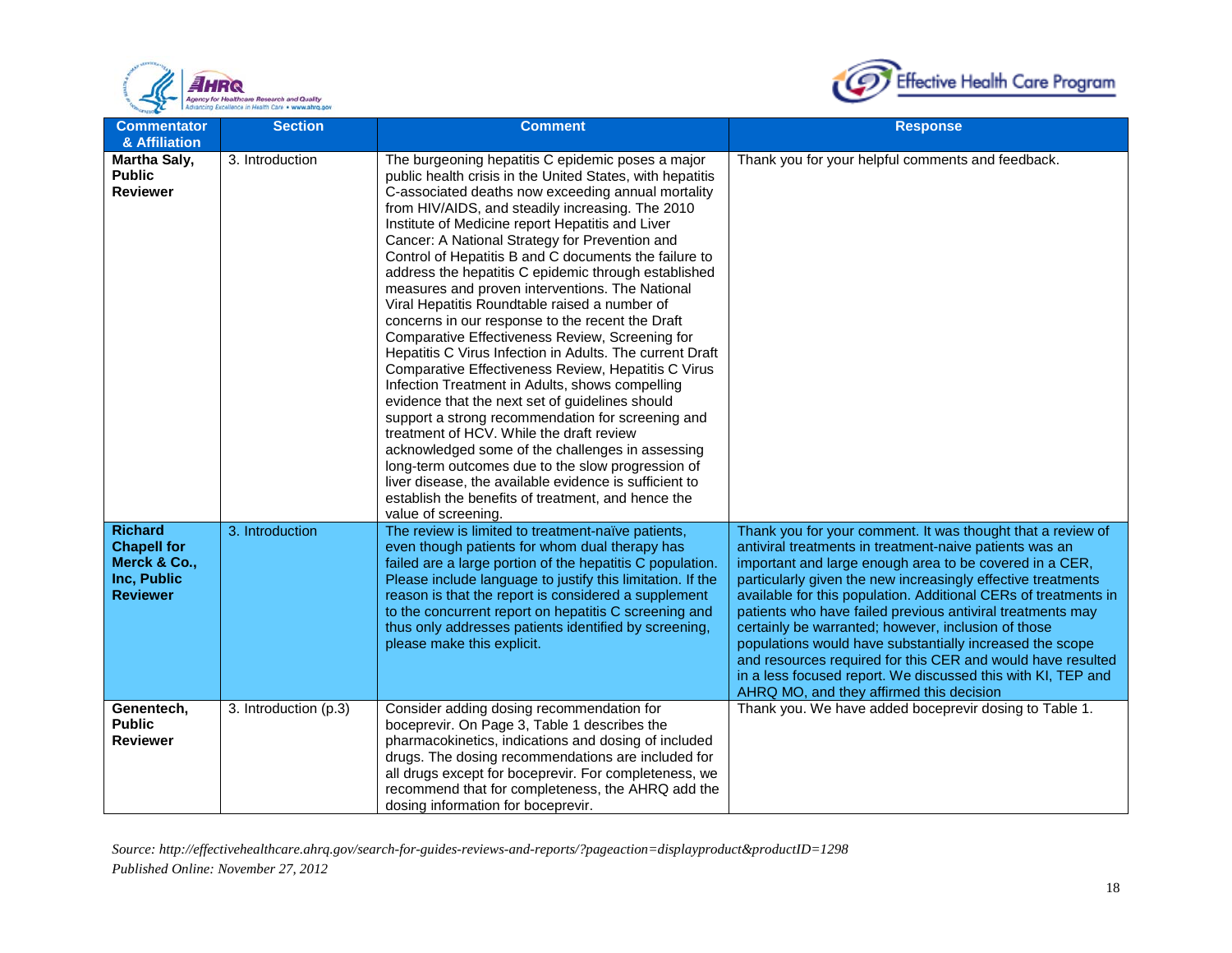



| <b>Commentator</b><br>& Affiliation            | <b>Section</b>        | <b>Comment</b>                                                                                                                                                                                                                                                                                                                                                                                                                                                                                                                                                                                                                                                                                                                                                                                                                                                                                                                                                 | <b>Response</b>                                                                                                                                                                                                                                                                                                                                                                                                                                                                                                            |
|------------------------------------------------|-----------------------|----------------------------------------------------------------------------------------------------------------------------------------------------------------------------------------------------------------------------------------------------------------------------------------------------------------------------------------------------------------------------------------------------------------------------------------------------------------------------------------------------------------------------------------------------------------------------------------------------------------------------------------------------------------------------------------------------------------------------------------------------------------------------------------------------------------------------------------------------------------------------------------------------------------------------------------------------------------|----------------------------------------------------------------------------------------------------------------------------------------------------------------------------------------------------------------------------------------------------------------------------------------------------------------------------------------------------------------------------------------------------------------------------------------------------------------------------------------------------------------------------|
| Genentech,<br><b>Public</b><br><b>Reviewer</b> | 3. Introduction (p.3) | Revise notation that boceprevir was tested<br>exclusively with pegylated interferon alfa-2b. On Page<br>3, Footnote "a" states that "boceprevir was tested<br>exclusively with pegylated interferon alfa-2b and that<br>telaprevir primarily with pegylated interferon alfa-2a";<br>however, this statement may be misleading without<br>additional context. In the FDA-approved label,<br>boceprevir's pivotal studies involved alfa-2b only, and<br>telaprevir's pivotal studies involved alfa-2a only. On<br>the other hand, beyond the label-enabling trials, both<br>antivirals have been studied to some extent with alfa-<br>2a and alfa-2b. Specifically, boceprevir has been<br>studied with alfa-2a,3 although this study was<br>conducted in patients who have been previously<br>treated whereas the target population of this CER is<br>treatment-naïve patients. We recommend that the<br>AHRQ clarify the intent and context of this statement. | Thank you for your note, we have revised the footnote to<br>Table 1 to state: "The manufacturer packaging and dosage<br>information does not specify a particular pegylated interferon<br>(alfa-2a or -2b) for either drug, though in trials conducted to<br>obtain FDA approval, boceprevir was tested with pegylated<br>interferon alfa-2b and telaprevir with pegylated interferon alfa-<br>2a."                                                                                                                        |
| Vertex, Public<br><b>Reviewer</b>              | 3. Introduction (p.3) | Table 1, which references pharmacokinetics,<br>indications, and dosing of included drugs, does not<br>list studies on patients who have been treated for<br>HCV.                                                                                                                                                                                                                                                                                                                                                                                                                                                                                                                                                                                                                                                                                                                                                                                               | We are not sure what the reviewer is referring to here. The<br>Table is intended to describe the pharmacokinetics,<br>indications, and dosing of included drugs, not provide a list of<br>studies of different antiviral treatments.                                                                                                                                                                                                                                                                                       |
| <b>Peer Reviewer</b><br>1                      | 3. Methods            | The search strategy appears appropriate.                                                                                                                                                                                                                                                                                                                                                                                                                                                                                                                                                                                                                                                                                                                                                                                                                                                                                                                       | Thank you.                                                                                                                                                                                                                                                                                                                                                                                                                                                                                                                 |
| <b>Peer Reviewer</b><br>2                      | 3. Methods            | The search strategies are quite logical and well<br>defined. The definitions are appropriate as are the<br>statistical methods used. Both the inclusion and<br>exclusion criteria are justifiable and well stated.                                                                                                                                                                                                                                                                                                                                                                                                                                                                                                                                                                                                                                                                                                                                             | Thank you. We made an effort to be as explicit in our criterion<br>and methodology as possible.                                                                                                                                                                                                                                                                                                                                                                                                                            |
| <b>Peer Reviewer</b><br>4                      | 3. Methods            | I have no reservations in regards to the inclusion /<br>exclusion criteria, search strategies, or outcomes<br>measures. The statistical methods are generally<br>sound.<br>My main reservation is related to the analysis for key<br>question 2:<br>I think that the results should be stratified based on<br>HCV genotype. Combining studies with only genotype<br>1 patients to studies with other genotypes may not be<br>the best strategy. In practice, we know whether a<br>patient is genotype 1 or non-1, and the results are<br>presented may not be directly applicable to the<br>patient seen in clinical practice.                                                                                                                                                                                                                                                                                                                                 | For KQ 2a, genotypes 1, 2, and 3 were only reported together<br>for comparisons of dual therapy with pegylated interferon<br>alfa-2a vs. dual therapy with pegylated interferon alfa-2b. KQ<br>2b reported results of trials that stratified results by HCV<br>genotype, which showed no clear differences in likelihood of<br>achieving an SVR.<br>For all other parts of KQ 2, results were stratified by genotype<br>1 and genotype 2/3. Genotypes 2 and 3 are thought to<br>respond similarly to antiviral treatments. |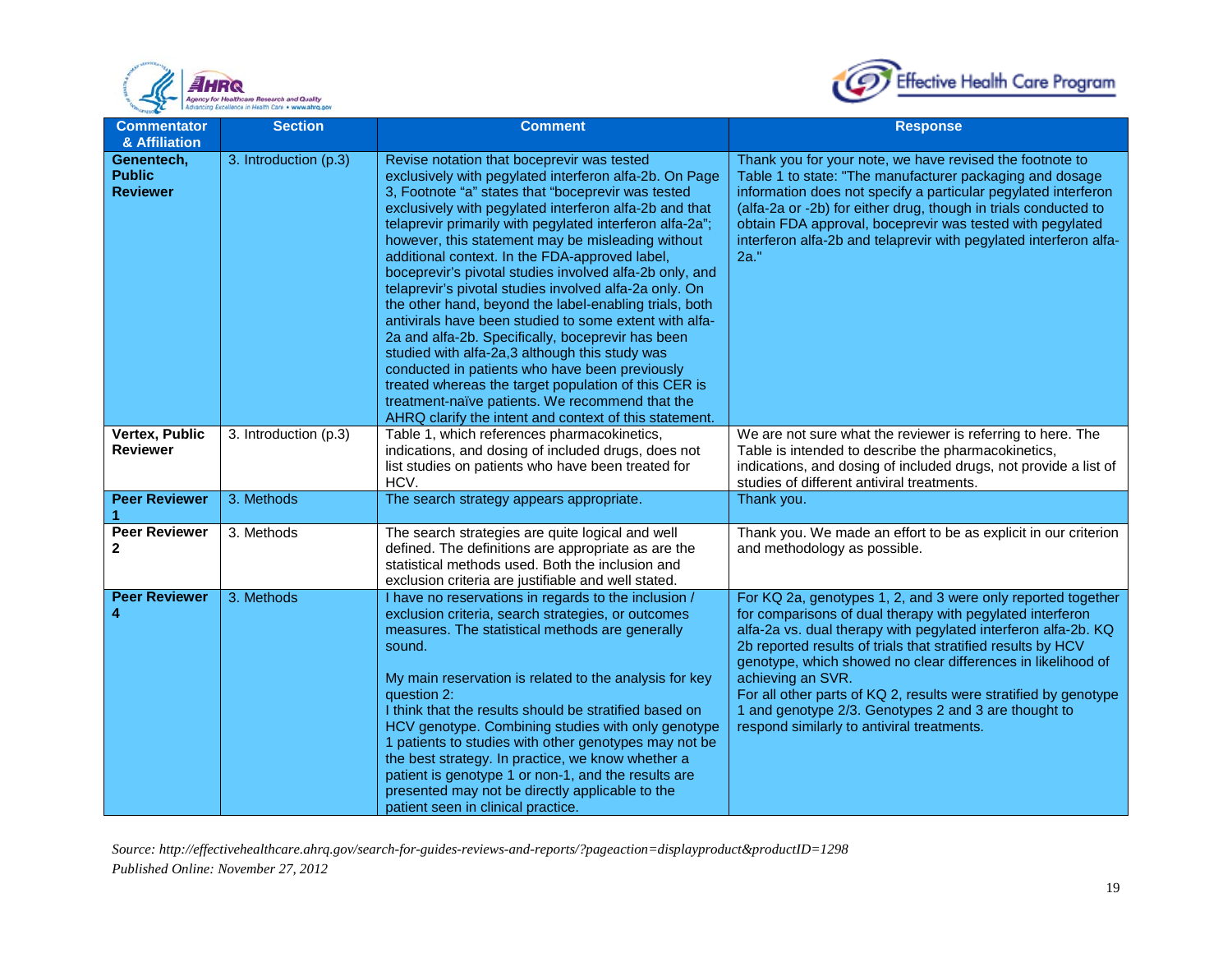



| <b>Commentator</b>                                                       | <b>Section</b>                                  | <b>Comment</b>                                                                                                                                                                                                                                                                                                                                                                                                                                                                                                                                                                                                                                                                                                                                                                                                                                                                                                                                                                                                                                                                                                    | <b>Response</b>                                                                                                                                                                                                                                                                                                                                                                                                                                                                                                                                                                                                                                                                                                                                                                                                                                                                                                                                                                                                                                 |
|--------------------------------------------------------------------------|-------------------------------------------------|-------------------------------------------------------------------------------------------------------------------------------------------------------------------------------------------------------------------------------------------------------------------------------------------------------------------------------------------------------------------------------------------------------------------------------------------------------------------------------------------------------------------------------------------------------------------------------------------------------------------------------------------------------------------------------------------------------------------------------------------------------------------------------------------------------------------------------------------------------------------------------------------------------------------------------------------------------------------------------------------------------------------------------------------------------------------------------------------------------------------|-------------------------------------------------------------------------------------------------------------------------------------------------------------------------------------------------------------------------------------------------------------------------------------------------------------------------------------------------------------------------------------------------------------------------------------------------------------------------------------------------------------------------------------------------------------------------------------------------------------------------------------------------------------------------------------------------------------------------------------------------------------------------------------------------------------------------------------------------------------------------------------------------------------------------------------------------------------------------------------------------------------------------------------------------|
| & Affiliation<br><b>Peer Reviewer</b><br>#4<br><b>Peer Reviewer</b><br>5 | 3.2 Methods<br>3. Methods                       | do not think that the study by Marcellin et al<br>(reference 51) belongs in the group evaluating the<br>comparative effectiveness of dual therapy with<br>peginterferon alfa-2a vs. alfa-2b. Recommend<br>removing this from the primary analysis - may<br>consider adding in as a sensitivity analysis<br>Also, I am not sure if I would undermine the<br>importance of IDEAL trial on the basis of different<br>ribavirin doses used across the 2 peginterferon<br>groups. If anything, ribavirin exposure was lower in<br>patients who received peginterferon alfa-2b in IDEAL<br>study. "Correcting" for the ribavirin dose might make<br>peginterferon alfa-2b more effective than alfa-2a -<br>pushing the overall estimate from this meta-analysis<br>towards null.<br>Are the inclusion and exclusion criteria justifiable?<br>Yes, although I am not sure why nonresponder and<br>relapse data is not part of this survey<br>Are the search strategies explicitly stated and logical?<br><b>Yes</b><br>Are the definitions or diagnostic criteria for the<br>outcome measures appropriate?<br><b>Yes</b> | Thank you for your suggestion, we have removed the<br>Marcellin trial from the main analysis since it was strictly<br>speaking not dual therapy with pegylated interferon alfa-2a<br>versus dual therapy with pegylated interferon alfa-2b (it was<br>triple therapy with pegylated interferon alfa-2a versus. triple<br>therapy with pegylated interferon alfa-2b). This had no effect<br>on the estimate. We did include the Marcellin trial in a<br>sensitivity analysis.<br>IDEAL was included in the main analysis of dual therapy with<br>pegylated interferon alfa-2a versus pegylated interferon alfa-<br>2b. However, ribavirin dosing was complicated in the IDEAL<br>trial and could be higher or lower with pegylated interferon<br>alfa-2b compared to pegylated interferon alfa-2a depending<br>on body weight. Therefore, we think it was appropriate to<br>perform a sensitivity analysis that excluded IDEAL; the<br>estimate was very similar.<br>Thank you for your comment, please see response to similar<br>comment above |
|                                                                          |                                                 | Are the statistical methods used appropriate?<br>agree                                                                                                                                                                                                                                                                                                                                                                                                                                                                                                                                                                                                                                                                                                                                                                                                                                                                                                                                                                                                                                                            |                                                                                                                                                                                                                                                                                                                                                                                                                                                                                                                                                                                                                                                                                                                                                                                                                                                                                                                                                                                                                                                 |
| <b>Peer Reviewer</b><br>6                                                | 3. Methods                                      | This was a systematic review so the search strategy<br>is an important piece of the article. The EPC has a<br>long track record of doing similar reviews and is very<br>well versed in the literature and doing these types of<br>reviews.                                                                                                                                                                                                                                                                                                                                                                                                                                                                                                                                                                                                                                                                                                                                                                                                                                                                        | Thank you.                                                                                                                                                                                                                                                                                                                                                                                                                                                                                                                                                                                                                                                                                                                                                                                                                                                                                                                                                                                                                                      |
| <b>Vertex, Public</b><br><b>Reviewer</b>                                 | 4. Methods (p.14)                               | Under Key Question 1a, the definition of "current<br>antiviral treatment regimens for chronic HCV<br>infection" is not current standard of care, which<br>includes triple therapy regimens.                                                                                                                                                                                                                                                                                                                                                                                                                                                                                                                                                                                                                                                                                                                                                                                                                                                                                                                       | Dual therapy with pegylated interferon plus ribavirin remains<br>the current standard for treatment of genotypes 2 or 3<br>infection, so we believe this statement remains accurate.                                                                                                                                                                                                                                                                                                                                                                                                                                                                                                                                                                                                                                                                                                                                                                                                                                                            |
| Vertex, Public<br><b>Reviewer</b>                                        | 4. Methods (p.14) and<br>Results (p.35, 36, 37) | For purposes of clarity, Vertex encourages AHRQ to<br>ensure that the references refer to the studies being<br>addressed.                                                                                                                                                                                                                                                                                                                                                                                                                                                                                                                                                                                                                                                                                                                                                                                                                                                                                                                                                                                         | Thank you for your comment, please see response to similar<br>comment above                                                                                                                                                                                                                                                                                                                                                                                                                                                                                                                                                                                                                                                                                                                                                                                                                                                                                                                                                                     |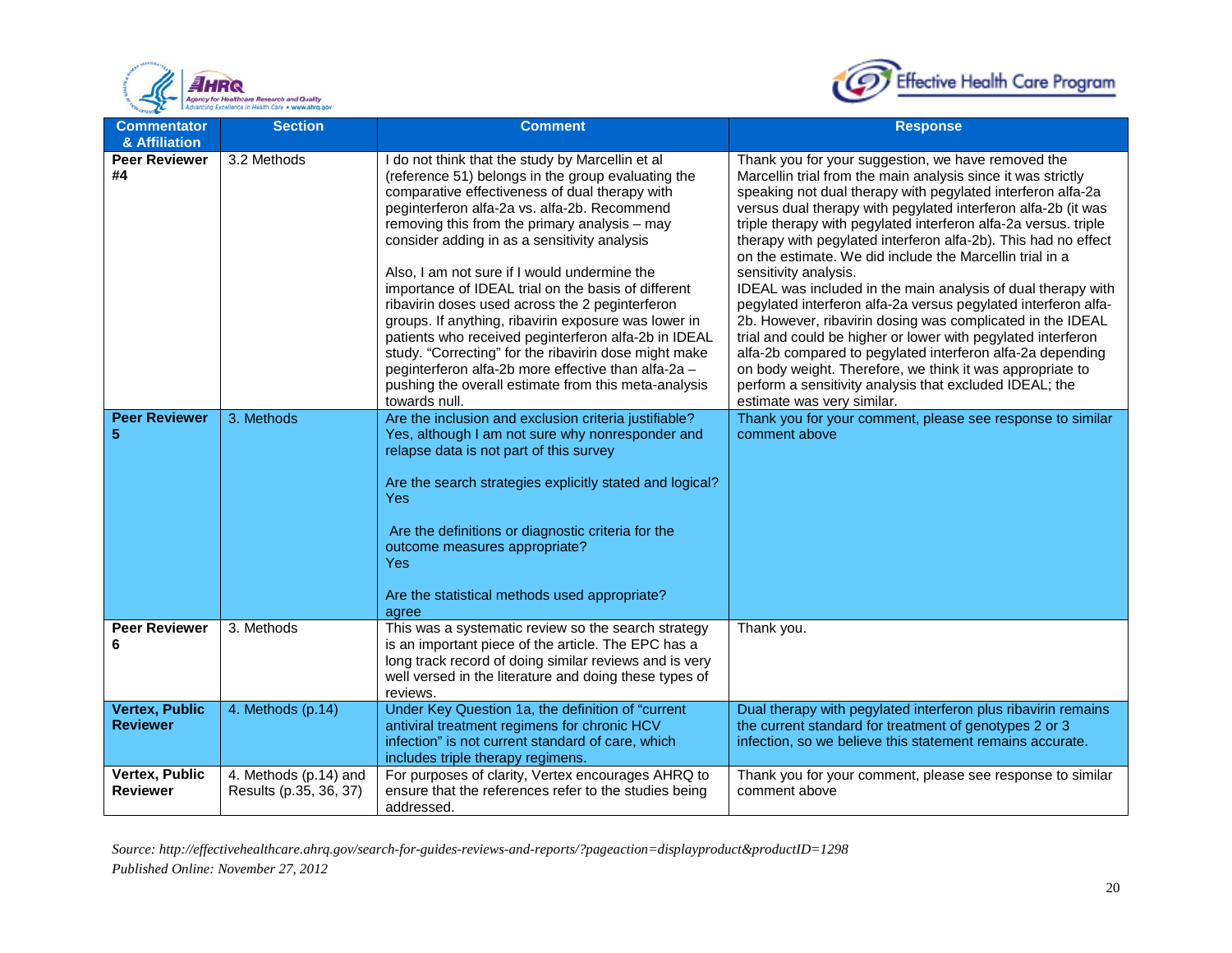



| <b>Commentator</b><br>& Affiliation                                                    | <b>Section</b>   | <b>Comment</b>                                                                                                                                                                                                                                                                                                                                                                                                                                                                                                                                      | <b>Response</b>                                                                                                                                                                                                                                                                                                                             |
|----------------------------------------------------------------------------------------|------------------|-----------------------------------------------------------------------------------------------------------------------------------------------------------------------------------------------------------------------------------------------------------------------------------------------------------------------------------------------------------------------------------------------------------------------------------------------------------------------------------------------------------------------------------------------------|---------------------------------------------------------------------------------------------------------------------------------------------------------------------------------------------------------------------------------------------------------------------------------------------------------------------------------------------|
| <b>Richard</b><br><b>Chapell for</b><br>Merck & Co.,<br>Inc, Public<br><b>Reviewer</b> | 4. Methods (p.8) | "We did not evaluate improvement in liver function<br>tests as an intermediate outcome (e.g., sustained<br>biochemical response, or normalization of liver<br>transaminases six months after the end of a course of<br>therapy), due to its poor correlation with SVR." and "<br>Because many factors (such as age, race, viral load,<br>and fibrosis stage) may be associated with both the<br>likelihood of achieving an SVR as well as the<br>likelihood of hepatic complications" Please provide<br>a reference in support of these statements. | We added these references: Civeira MP et al. J Hepatology<br>1999;31 (Suppl 1):S237-S243; Hung CH et al. J<br>Gastroenterol Hepatol 2002;17:130711; Zeuzem S et al. N<br>Engl J Med 2000;343:1666-72; Basso M et al. Hepatology<br>2009;49:1442-8.                                                                                          |
| <b>Peer Reviewer</b><br>1                                                              | 4. Results       | Studies are well summarized. It may be appropriate to<br>point out that many of the large multicenter studies<br>referenced are, in fact, conceived, planned and<br>funded by pharmaceutical sponsors.                                                                                                                                                                                                                                                                                                                                              | Thank you. We reported funding sources for all included<br>studies in our evidence tables shown in Appendix G, but did<br>not call this out in the Results section of the report in an effort<br>to maintain objectivity for the reader. We have added this to<br>the Discussion/Limitations of the Evidence Base section of<br>the report. |
| <b>Peer Reviewer</b><br>$\mathbf{2}$                                                   | 4. Results       | The results section is also well written and contains<br>the appropriate detail needed. The characteristics of<br>the study are clearly defined and the key messages<br>are quite applicable. I do not feel that the<br>investigators overlooked any studies that should have<br>been included nor did they include studies that ought<br>to have been excluded. The figures, tables and<br>appendices are more than adequate and supportive<br>of the results section.                                                                             | Thank you. We made every effort to include relevant and<br>supportive figures and tables wherever possible.                                                                                                                                                                                                                                 |
| <b>Peer Reviewer</b><br>4                                                              | 4. Results       | Is the amount of detail presented in the results<br>section appropriate? Yes<br>Are the characteristics of the studies clearly<br>described? Yes<br>Are figures, tables and appendices adequate and<br>descriptive? Yes<br>Did the investigators overlook any studies that ought<br>to have been included or conversely did they include<br>studies that ought to have been excluded? Are the<br>key messages explicit and applicable? : I addressed<br>some of my concerns in the section above.                                                   | Thank you.                                                                                                                                                                                                                                                                                                                                  |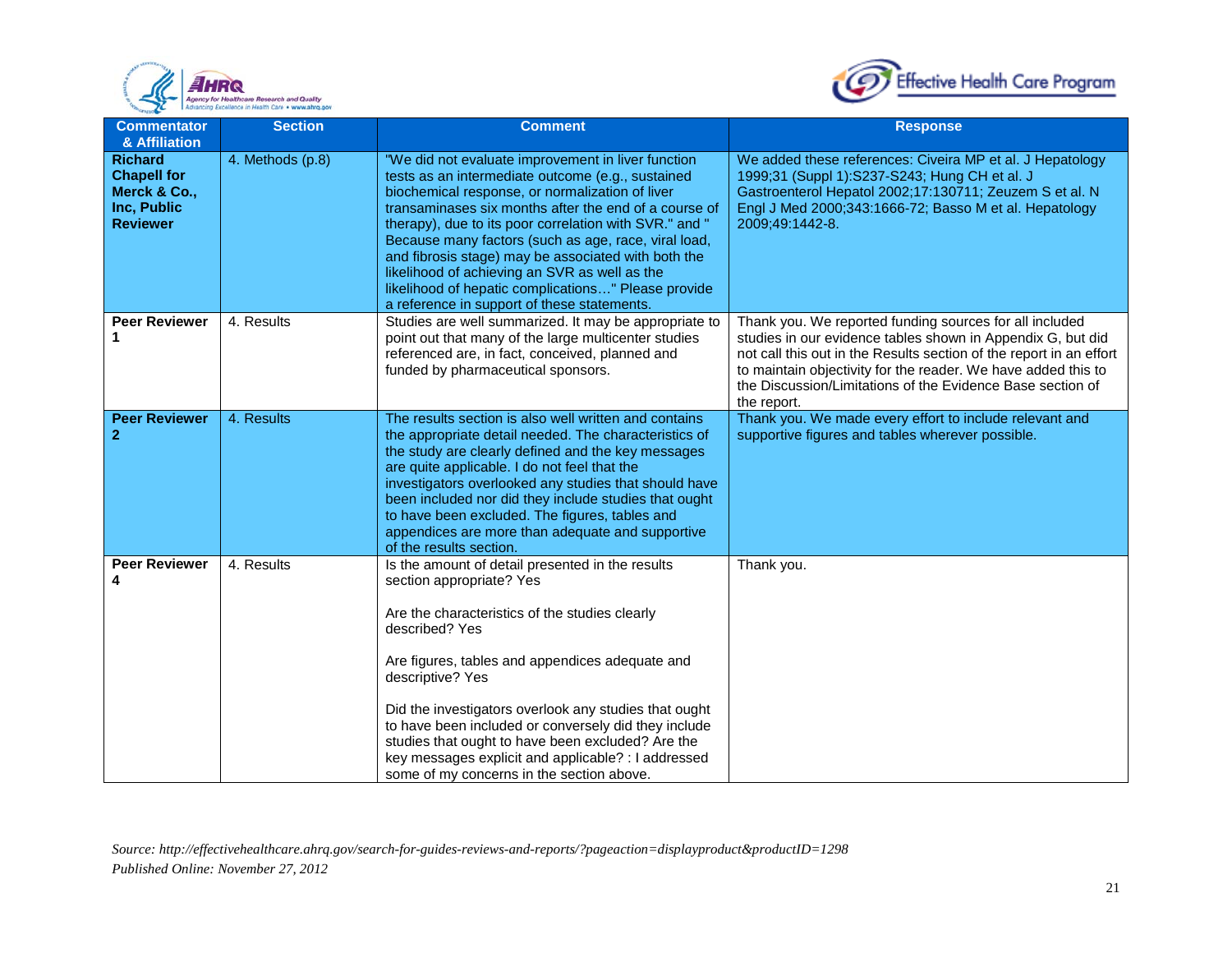



| <b>Commentator</b><br>& Affiliation | <b>Section</b>                  | <b>Comment</b>                                                                                                                                                                                                                                                                                                                                                                                                                      | <b>Response</b>                                                                                                                                                                                                                                                                                                                                                                                                                                                                                                                                                                                                                                                                                                    |
|-------------------------------------|---------------------------------|-------------------------------------------------------------------------------------------------------------------------------------------------------------------------------------------------------------------------------------------------------------------------------------------------------------------------------------------------------------------------------------------------------------------------------------|--------------------------------------------------------------------------------------------------------------------------------------------------------------------------------------------------------------------------------------------------------------------------------------------------------------------------------------------------------------------------------------------------------------------------------------------------------------------------------------------------------------------------------------------------------------------------------------------------------------------------------------------------------------------------------------------------------------------|
| <b>Peer Reviewer</b><br>5           | 4. Results                      | line 41 page 29<br>I find the text here confusing: at an earlier point in the<br>manuscript it is stated that SVR with Peg a2a is equal<br>to a2B, here it is stated it is lower. There is a need to<br>make sure there is consistency in the text relative to<br>this issue.<br>page 105 described a2b as better than a2a for<br>genotype 2,3                                                                                      | This section does not compare dual therapy with pegylated<br>interferon alfa-2b versus -2a; it was compares dose effects of<br>pegylated interferon alfa-2a or -2b as part of dual therapy.<br>The results are accurate and state: "Lower dose pegylated<br>interferon alfa-2a as part of dual therapy with ribavirin was<br>associated with decreased likelihood of achieving an SVR<br>compared with standard dose (five trials, pooled RR 0.86,<br>95% CI 0.76 to 0.98)."<br>We found no reference to pegylated interferon alfa-2b versus<br>-2a on page 105 but the reviewer is probably referring to<br>comparisons of pegylated interferon alfa-2b versus -2a which<br>are evaluated in a different section. |
| <b>Peer Reviewer</b><br>6           | 4. Results                      | Definitely has a lot of detail in the article. They include<br>the articles that were reviewed, their description and<br>results. A very extensive search was done and the<br>results reached in this article were the only results<br>that you could have reached based on the evidence.                                                                                                                                           | Thank you. We appreciate your feedback.                                                                                                                                                                                                                                                                                                                                                                                                                                                                                                                                                                                                                                                                            |
| <b>Peer Reviewer</b><br>1           | 5.<br>Discussion/Conclusio<br>n | Appropriate emphasis is placed on the fact that these<br>recommendations apply only to treatment-naive<br>individuals and does not apply to "difficult-to-treat"<br>populations.                                                                                                                                                                                                                                                    | Thank you.                                                                                                                                                                                                                                                                                                                                                                                                                                                                                                                                                                                                                                                                                                         |
| <b>Peer Reviewer</b><br>2           | 5.<br>Discussion/Conclusio<br>n | The "future research" section is exceptionally well<br>written and should be easily translated into new<br>research. The implications of the major findings of the<br>study are clearly stated as are the limitations. I do not<br>feel the investigators omitted any important literature.                                                                                                                                         | Thank you. We hope that we were able to adequately set the<br>stage for future research to be done in this area.                                                                                                                                                                                                                                                                                                                                                                                                                                                                                                                                                                                                   |
| <b>Peer Reviewer</b><br>4           | 5.<br>Discussion/Conclusio<br>n | I do not have any concerns related to the Discussion<br>section. I think that the implications of the major<br>findings are stated well - in fact, I do not think that my<br>suggestions above will change the results of the<br>implications thereof. The suggestions are intended to<br>make the review more applicable to the population of<br>patients as well as the decision making process that<br>goes on routine practice. | Thank you. Your feedback is appreciated.                                                                                                                                                                                                                                                                                                                                                                                                                                                                                                                                                                                                                                                                           |
| <b>Peer Reviewer</b>                | 5.<br>Discussion/Conclusio<br>n | yes the future research section is very clear, although<br>there is no mention of genetics as part of future<br>research. With the IL28 story and other SNPs and<br>genome wide surveys, a statement about host issues<br>in treatment response are important                                                                                                                                                                       | Thank you for your comment. We have addressed this by<br>adding a sentence to the Future Research section stating:<br>"Studies that evaluate the usefulness of genomics and other<br>methods for individualizing treatment decisions in patients<br>with HCV infection are also needed."                                                                                                                                                                                                                                                                                                                                                                                                                           |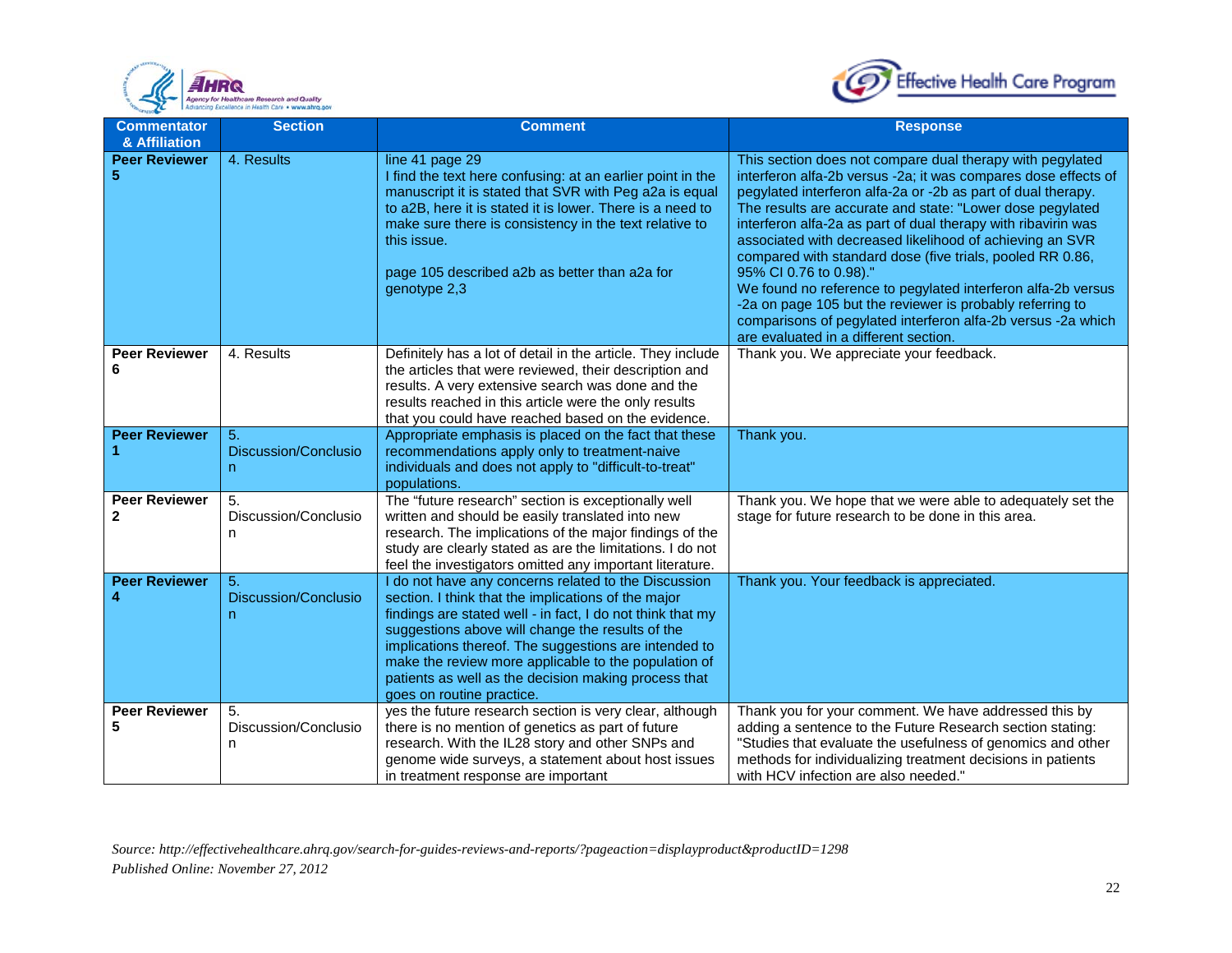



| <b>Commentator</b><br>& Affiliation                                                    | <b>Section</b>               | <b>Comment</b>                                                                                                                                                                                                                                                                                 | <b>Response</b>                                                                                                                                                                                                                                                                                                                                                                                                                                                                                                                                                                       |
|----------------------------------------------------------------------------------------|------------------------------|------------------------------------------------------------------------------------------------------------------------------------------------------------------------------------------------------------------------------------------------------------------------------------------------|---------------------------------------------------------------------------------------------------------------------------------------------------------------------------------------------------------------------------------------------------------------------------------------------------------------------------------------------------------------------------------------------------------------------------------------------------------------------------------------------------------------------------------------------------------------------------------------|
| <b>Peer Reviewer</b><br>6                                                              | 5. Discussion/<br>Conclusion | This is where the article did an excellent job in<br>discussing the limitations of the available evidence<br>and lists gaps and areas for future research using a<br>different population that may be able to answer the<br>questions more precisely.                                          | Thank you.                                                                                                                                                                                                                                                                                                                                                                                                                                                                                                                                                                            |
| Vertex, Public<br><b>Reviewer</b>                                                      | 5. Results (p.37)            | PROVE-1, sample size of 3,070 patients is not<br>correct, actual n=250., ILLUMINATE, sample size of<br>322 should be $n = 540$ .                                                                                                                                                               | Thank you for pointing out the error regarding the PROVE-1<br>trial. We mistakenly had the sample size from another trial<br>(IDEAL) by the same author. This error has been corrected.<br>The sample size for ILLUMINATE is corrected—although 540<br>patients entered into the trial, only 322 achieved an early<br>virological response and were actually randomized to<br>different treatments and analyzed.                                                                                                                                                                      |
| <b>Richard</b><br><b>Chapell for</b><br>Merck & Co.,<br>Inc, Public<br><b>Reviewer</b> | 5. Results (p.40)            | Typographical errors. Please insert a space after<br>colons.                                                                                                                                                                                                                                   | Thank you. Fixed typos.                                                                                                                                                                                                                                                                                                                                                                                                                                                                                                                                                               |
| Vertex, Public<br><b>Reviewer</b>                                                      | 5. Results (p.40)            | AHRQ reports that two trials found boceprevir was<br>associated with no difference in likelihood of SVR in<br>patients with lower viral load. This was also true of<br>patients with cirrhosis.                                                                                                | This is reported in the results already ("Although triple<br>therapy with boceprevir was not associated with improved<br>likelihood of SVR in the subgroup of patients with advanced<br>fibrosis or cirrhosis, the number of patients randomized to<br>triple therapy was small ( $n=30$ ) and the estimate was<br>imprecise (pooled RR=1.1, 95% C I 0.55 to 2.1).") Because<br>the sample was so small it is not possible to draw firm<br>conclusions about efficacy in this population, and we did not<br>summarize these results in the Summary bullet points or<br>Summary table. |
| <b>Richard</b><br><b>Chapell for</b><br>Merck & Co.,<br>Inc, Public<br><b>Reviewer</b> | 5. Results (p.43)            | Triple therapy with Telaprevir was associated with<br>increased risk of anemia. This increased risk goes<br>unmentioned in several places in the document,<br>noted above, in which increased hematological<br>adverse events with Boceprevir are noted. Please<br>resolve this inconsistency. | Please see responses to other similar comments by this<br>reviewer.                                                                                                                                                                                                                                                                                                                                                                                                                                                                                                                   |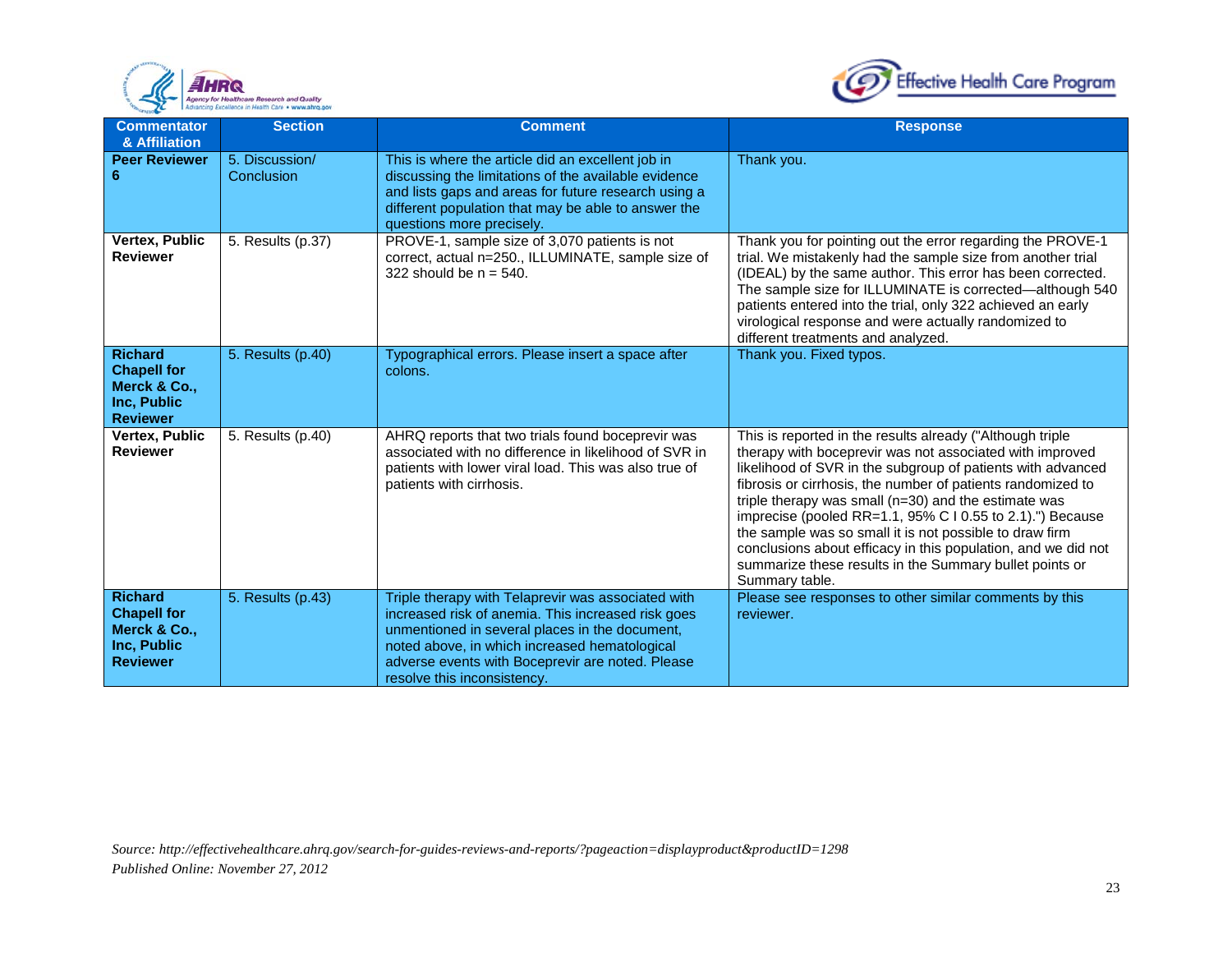



| <b>Commentator</b><br>& Affiliation                                                    | <b>Section</b>       | <b>Comment</b>                                                                                                                                                                                                                                                                                                                                                                                                                                                                                                                                                                                                                                                                                                      | <b>Response</b>                                                                                                                                                                                                                                                                                                                                                                                                                                           |
|----------------------------------------------------------------------------------------|----------------------|---------------------------------------------------------------------------------------------------------------------------------------------------------------------------------------------------------------------------------------------------------------------------------------------------------------------------------------------------------------------------------------------------------------------------------------------------------------------------------------------------------------------------------------------------------------------------------------------------------------------------------------------------------------------------------------------------------------------|-----------------------------------------------------------------------------------------------------------------------------------------------------------------------------------------------------------------------------------------------------------------------------------------------------------------------------------------------------------------------------------------------------------------------------------------------------------|
| <b>Richard</b><br><b>Chapell for</b><br>Merck & Co.,<br>Inc, Public<br><b>Reviewer</b> | 5. Results (p.46)    | "In addition, more patients randomized to boceprevir<br>triple therapy used erythropoietin (43% and 87%)<br>compared with those randomized to dual therapy<br>(24% and 33%), which could have attenuated the risk<br>estimate for anemia." This comment is speculative<br>and inaccurate. Anemia rates were calculated based<br>on clinician adverse event reports. It is unlikely that a<br>clinician would consider anemia to be sufficiently<br>severe as to require treatment with erythropoietin but<br>not severe enough to be considered an adverse<br>event. For nearly all treatment groups, rates of<br>anemia were higher than rates of erythropoietin use.<br>We request that the statement be removed. | We do not believe it is clear whether clinicians would have<br>reported anemia in patients who received erythropoetin, if the<br>erythropoetin was used for relatively mild anemia<br>(parameters for erythropoetin use were not reported).<br>However, we agree that it is not clear whether this would<br>have affected risk estimates, so we deleted the last part of<br>the sentence ("which could have attenuated the risk<br>estimate for anemia.") |
| <b>Vertex, Public</b><br><b>Reviewer</b>                                               | 5. Results (p.46)    | The report should recognize that in the twelve week<br>regimen of triple therapy with telaprevir compared<br>with dual therapy with pegylated interferon alfa-2a<br>plus ribavirin for 48 weeks, no erythropoietin was<br>allowed in the study.                                                                                                                                                                                                                                                                                                                                                                                                                                                                     | We appreciate the comment. Because the trial found no<br>difference in risk of anemia between triple therapy with<br>telaprevir and dual therapy, we do not think it is necessary to<br>include additional information about use or non-use of<br>erythropoetin.                                                                                                                                                                                          |
| Vertex, Public<br><b>Reviewer</b>                                                      | 5. Results (p.48)    | The sentence "A trial of extended early virologic<br>respondersrandomized to 4 compared with 28 more<br>weeks of dual therapy" should read "randomized to<br>24 compared with 28 weeks of dual therapy".                                                                                                                                                                                                                                                                                                                                                                                                                                                                                                            | The information provided is accurate. In the ILLUMINATE<br>Trial patients with an early virological response were<br>randomized at week 20 to either 4 additional weeks or 28<br>additional weeks of therapy. We revised the text to be clearer<br>that the randomization occurred at week 20.                                                                                                                                                            |
| <b>Peer Reviewer</b>                                                                   | 6. Clarity/Usability | Well written and organized.                                                                                                                                                                                                                                                                                                                                                                                                                                                                                                                                                                                                                                                                                         | Thank you.                                                                                                                                                                                                                                                                                                                                                                                                                                                |
| <b>Peer Reviewer</b><br>$\mathbf{2}$                                                   | 6. Clarity/Usability | This report is well organized and the main points are<br>very clearly presented. I feel the conclusions can and<br>will be used to inform both policy and practice<br>decisions as well as new clinical guideline<br>development.                                                                                                                                                                                                                                                                                                                                                                                                                                                                                   | Thank you. Our aim was to present the evidence clearly and<br>concisely for future decisionmakers to use.                                                                                                                                                                                                                                                                                                                                                 |
| <b>Peer Reviewer</b><br>4                                                              | 6. Clarity/Usability | Yes, although I do have some suggestions. The<br>authors present the summary of the findings first and<br>then delve into the detailed results. I like this<br>approach, but just to keep the reader oriented, will<br>recommend clearly indicating this using headers<br>(such key question 2; summary of the evidence;<br>detailed results, etc.)<br>Also, will prefer if references are added to the<br>summary statements                                                                                                                                                                                                                                                                                       | Thank you for your suggestions on organization of the text.<br>We are always looking for ways to improve the readability of<br>our reports and will take this into consideration.                                                                                                                                                                                                                                                                         |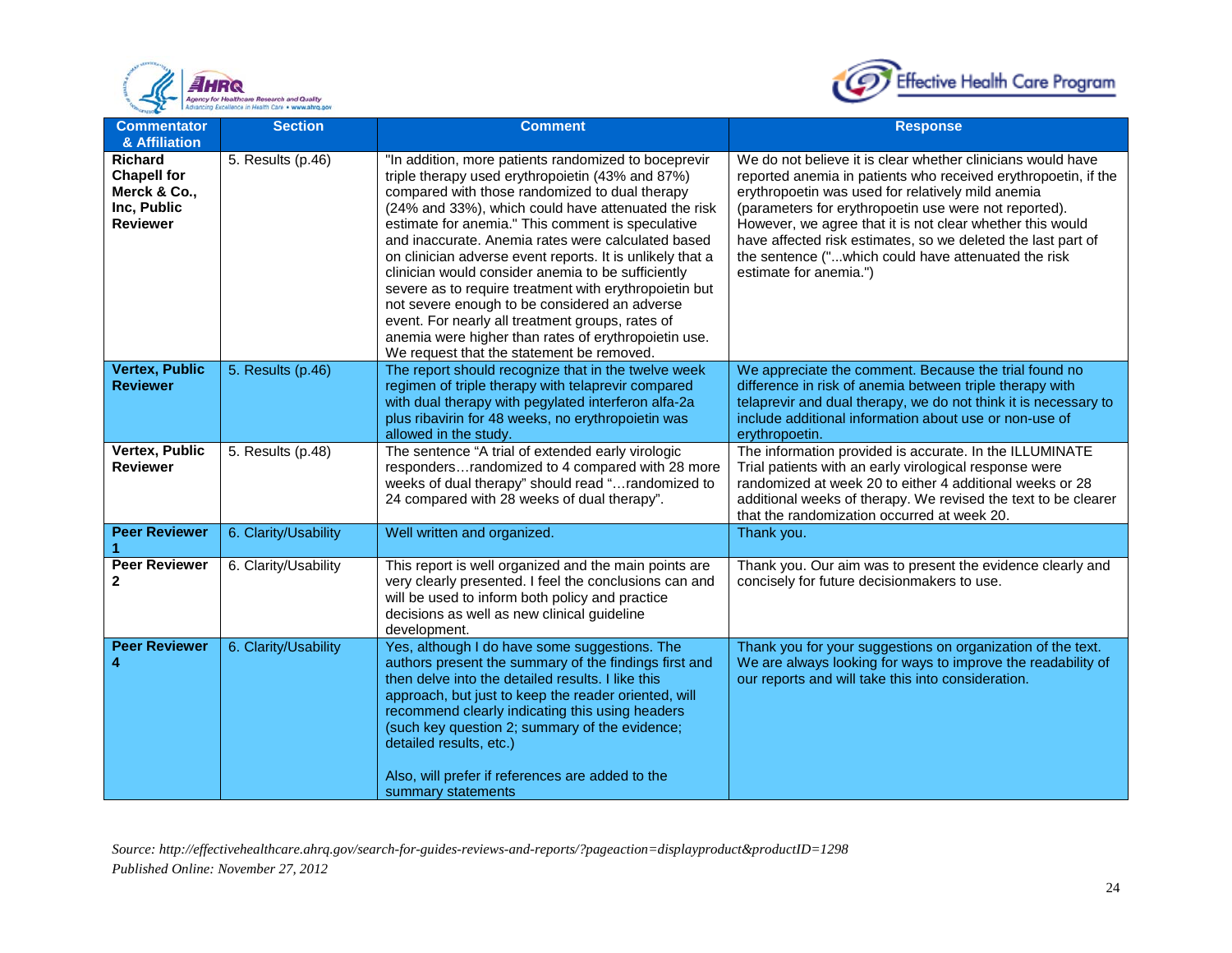



| <b>Commentator</b><br>& Affiliation                              | <b>Section</b>       | <b>Comment</b>                                                                                                                                                                                                                                                                                                                                                                                                                                                                                                                                                                                                                                                                                                                                                                                                                                                                                                                                                                                                                                                                                                           | <b>Response</b>                                                                                                                                                                                                                                                                                                                                                                                                                                                                                         |
|------------------------------------------------------------------|----------------------|--------------------------------------------------------------------------------------------------------------------------------------------------------------------------------------------------------------------------------------------------------------------------------------------------------------------------------------------------------------------------------------------------------------------------------------------------------------------------------------------------------------------------------------------------------------------------------------------------------------------------------------------------------------------------------------------------------------------------------------------------------------------------------------------------------------------------------------------------------------------------------------------------------------------------------------------------------------------------------------------------------------------------------------------------------------------------------------------------------------------------|---------------------------------------------------------------------------------------------------------------------------------------------------------------------------------------------------------------------------------------------------------------------------------------------------------------------------------------------------------------------------------------------------------------------------------------------------------------------------------------------------------|
| <b>Peer Reviewer</b><br>5                                        | 6. Clarity/Usability | The report is very detailed and well organized. The<br>volume of material is immense and looking at a paper<br>print out would be important to make sure this<br>readable in a journal format.                                                                                                                                                                                                                                                                                                                                                                                                                                                                                                                                                                                                                                                                                                                                                                                                                                                                                                                           | Thank you for your comment.                                                                                                                                                                                                                                                                                                                                                                                                                                                                             |
| <b>Peer Reviewer</b><br>6                                        | 6. Clarity/Usability | I think that the conclusions are very helpful and that<br>they can definitely be used to inform reviewers of<br>grant proposals as to where the major gaps are<br>relative to Hep C.                                                                                                                                                                                                                                                                                                                                                                                                                                                                                                                                                                                                                                                                                                                                                                                                                                                                                                                                     | Thank you for your comment.                                                                                                                                                                                                                                                                                                                                                                                                                                                                             |
| <b>Dolph</b><br>Chianchiano,<br><b>Public</b><br><b>Reviewer</b> | 6. Discussion        | The Clinical Practice Guideline for the Prevention,<br>Diagnosis, Evaluation, and Treatment of Hepatitis C<br>in Chronic Kidney Disease (CKD) from Kidney<br>Disease Improving Global Outcomes (KDIGO)<br>recommend PEG-IFN and ribavirin combination<br>therapy only for patients with CKD stages 1 and 2, in<br>part because the Food and Drug Administration<br>package inserts for these agents permit their use at<br>this level of kidney function and studies of PEG-IFN<br>and ribavirin excluded subjects with serum creatinine<br>values 1.5 times the upper limit of normal. The Food<br>and Drug Administration suggests that ribavirin be<br>avoided in patients with creatinine clearance less than<br>50 mL/min because ribavirin is cleared by the kidneys<br>and can cause life-threatening hemolytic anemia.<br>Thus, patients with CKD Stages 3 to 5 may be treated<br>with PEG-IFN or IFN monotherapy. These<br>recommendations are consistent with those published<br>by the AASLD and the AGA. The AASLD guidelines<br>also recommend against antiviral treatment after<br>kidney transplantation. | Thank you for your comment and suggestions for references.<br>The Applicability section of the Discussion notes that the<br>results of the review are not applicable to hemodialysis<br>patients and post-transplant patients since they were<br>excluded from the review. We added a sentence to this<br>section noting that antiviral therapy is not recommended after<br>kidney transplantation and that ribavirin is not recommended<br>in patients with more severe (stage 3 to 5) kidney disease. |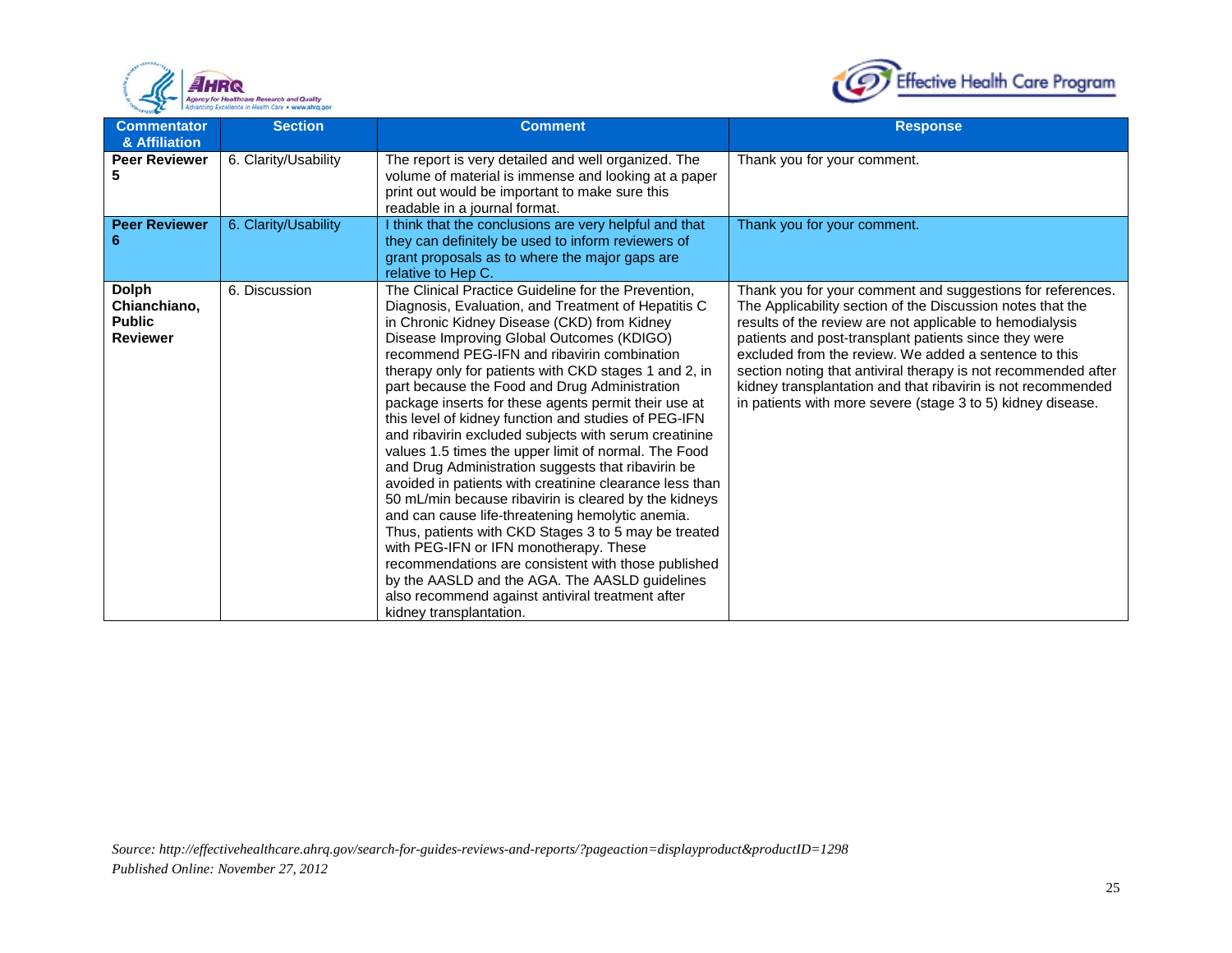



| <b>Commentator</b>                                                       | <b>Section</b> | <b>Comment</b>                                                                                                                                                                                                                                                                                                                                                                                                                                                                                                                                                                                                                                                                                                                                                                                                                                                                                                                                                                                                                                                                                                                                                                                                                                                                                                                                                                                                                                                                                                                                                                                   | <b>Response</b>                                                                                                                                                                                                                                                             |
|--------------------------------------------------------------------------|----------------|--------------------------------------------------------------------------------------------------------------------------------------------------------------------------------------------------------------------------------------------------------------------------------------------------------------------------------------------------------------------------------------------------------------------------------------------------------------------------------------------------------------------------------------------------------------------------------------------------------------------------------------------------------------------------------------------------------------------------------------------------------------------------------------------------------------------------------------------------------------------------------------------------------------------------------------------------------------------------------------------------------------------------------------------------------------------------------------------------------------------------------------------------------------------------------------------------------------------------------------------------------------------------------------------------------------------------------------------------------------------------------------------------------------------------------------------------------------------------------------------------------------------------------------------------------------------------------------------------|-----------------------------------------------------------------------------------------------------------------------------------------------------------------------------------------------------------------------------------------------------------------------------|
| & Affiliation<br><b>Martha Saly,</b><br><b>Public</b><br><b>Reviewer</b> | 6. Discussion  | The protease inhibitors that the FDA approved in<br>2011 can arrest this virus. Protease inhibitors, when<br>added to standard dual therapy, are associated with<br>substantially higher sustained virologic response<br>rates (SVR) and potentially shorter duration of<br>therapy. The draft review cites new evidence<br>demonstrating an association between achievement<br>of SVR and reduced risk of all-cause mortality,<br>supporting the validity of SVR as a surrogate endpoint<br>in HCV. These recent developments in antiviral<br>therapies will have a strong impact on the real-world<br>effectiveness of treatment for those who have been<br>diagnosed with chronic HCV infection. Given the<br>evidence, coupled with the robust research landscape<br>aimed at developing even more effective interferon-<br>free HCV treatment regimens in the near future, the<br>National Viral Hepatitis Roundtable calls on AHRQ<br>and USPSTF to support a public health agenda to<br>eliminate the hepatitis C epidemic. USPSTF<br>recommendations guide clinical practice and<br>reimbursement; without supportive guidelines from<br>the USPSTF, hundreds of thousands of patients will<br>be at significant risk for disease progression and<br>death.<br>The draft review notes that the USPSTF will consider<br>this treatment review together with its screening<br>review in its update, providing a basis and rationale<br>for USPSTF to change its current HCV screening<br>recommendations. As patient advocates, we see a<br>clear and logical association between testing, | Thank you for your feedback. It is helpful to know what is the<br>most useful for readers to see in a report of a CER or<br>evidence review. This report will be used by the USPSTF in<br>an independent process to inform its updated<br>recommendations on HCV screening. |
|                                                                          |                | treatment, and clinical outcomes: patients can't be<br>treated unless they have been diagnosed, and<br>patients who are diagnosed late or not at all face<br>substantial morbidity and mortality - risks which can                                                                                                                                                                                                                                                                                                                                                                                                                                                                                                                                                                                                                                                                                                                                                                                                                                                                                                                                                                                                                                                                                                                                                                                                                                                                                                                                                                               |                                                                                                                                                                                                                                                                             |
|                                                                          |                | be significantly reduced by successful treatment.                                                                                                                                                                                                                                                                                                                                                                                                                                                                                                                                                                                                                                                                                                                                                                                                                                                                                                                                                                                                                                                                                                                                                                                                                                                                                                                                                                                                                                                                                                                                                |                                                                                                                                                                                                                                                                             |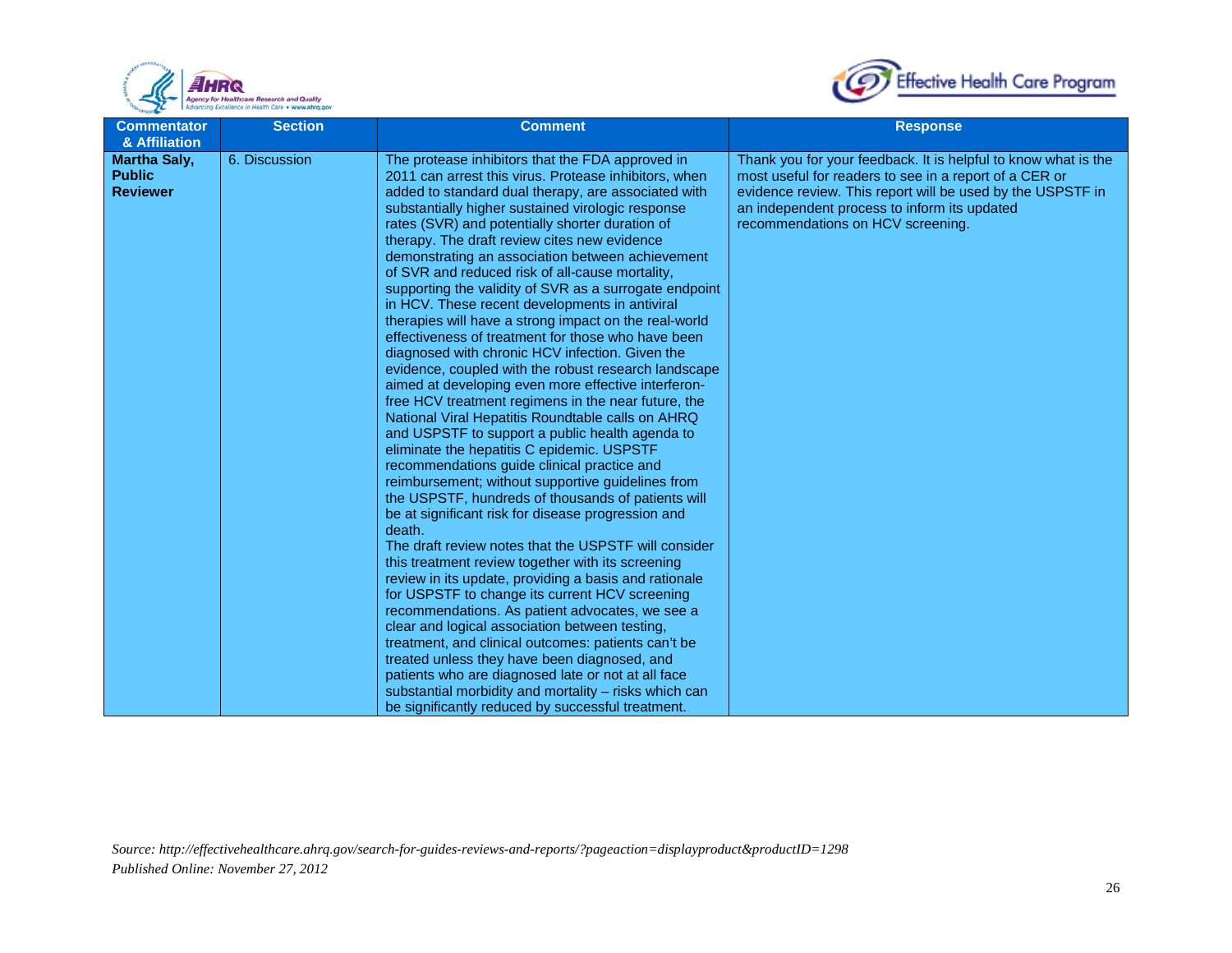



| <b>Commentator</b><br>& Affiliation                                                                                      | <b>Section</b>       | <b>Comment</b>                                                                                                                                                                                                                                                                                                                                                                                                                                                                                                                                | <b>Response</b>                                                                                                                                                                                                                                                                                                                                                                                                                                                                                                                                                                                                                                                                                                                                                                                                                      |
|--------------------------------------------------------------------------------------------------------------------------|----------------------|-----------------------------------------------------------------------------------------------------------------------------------------------------------------------------------------------------------------------------------------------------------------------------------------------------------------------------------------------------------------------------------------------------------------------------------------------------------------------------------------------------------------------------------------------|--------------------------------------------------------------------------------------------------------------------------------------------------------------------------------------------------------------------------------------------------------------------------------------------------------------------------------------------------------------------------------------------------------------------------------------------------------------------------------------------------------------------------------------------------------------------------------------------------------------------------------------------------------------------------------------------------------------------------------------------------------------------------------------------------------------------------------------|
| <b>Stephen</b><br>Arcona<br>(Novartis<br><b>Pharmaceutica</b><br>Is<br>Corporation),<br><b>Public</b><br><b>Reviewer</b> | 6. Discussion        | Please consider adding the following statements to<br>the second paragraph in the Future Research section<br>of the draft report: "Clinical trials and comparative<br>effectiveness research that examine the efficacy of<br>these new drugs and new regimens in patients with<br>hepatitis C viral infections who were nonresponsive to<br>their initial antiviral treatment may help provide<br>clinicians with a clearer understanding of the<br>differences between current therapies and new<br>drugs/regimens that are in development." | Thank you for this comment. While treatment of antiviral-<br>experienced patients is an important clinical issue, that<br>population was excluded from this report, and we do not think<br>it is appropriate to make future research suggestions for<br>patients that were not addressed in the review.                                                                                                                                                                                                                                                                                                                                                                                                                                                                                                                              |
| <b>Vertex, Public</b><br><b>Reviewer</b>                                                                                 | 6. Discussion (p.60) | The last sentence at the bottom of the page, ending<br>with "triple therapy approaching the 70% to 80%<br>observed for dual therapy for patients with genotype 2<br>or 3 infection" should read "triple therapy<br>approaching 63% and 75%, similar to what has been<br>observed in patients with genotype 2 or 3 infection<br>treated with dual therapy".                                                                                                                                                                                    | This sentence states: "Recent trials found triple therapy<br>regimens with boceprevir or telaprevir, pegylated interferon<br>(alfa-2a or -2b), and ribavirin each associated with<br>substantially higher SVR rates than standard dual therapy<br>with pegylated interferon (alfa-2a or -2b) plus ribavirin in<br>treatment-naïve patients with genotype 1 infection, with SVR<br>rates with triple therapy approaching the 70% to 80% percent<br>rates observed for dual therapy in patients with genotype 2 or<br>3 infection." These results are accurate and supported by the<br>references provided. The 63-75% range the reviewer is<br>referring to appears to refer to SVR rates with triple therapy<br>regimens; what is reported here are the SVR rates with dual<br>therapy in patients with genotypes 2 and 3 infection. |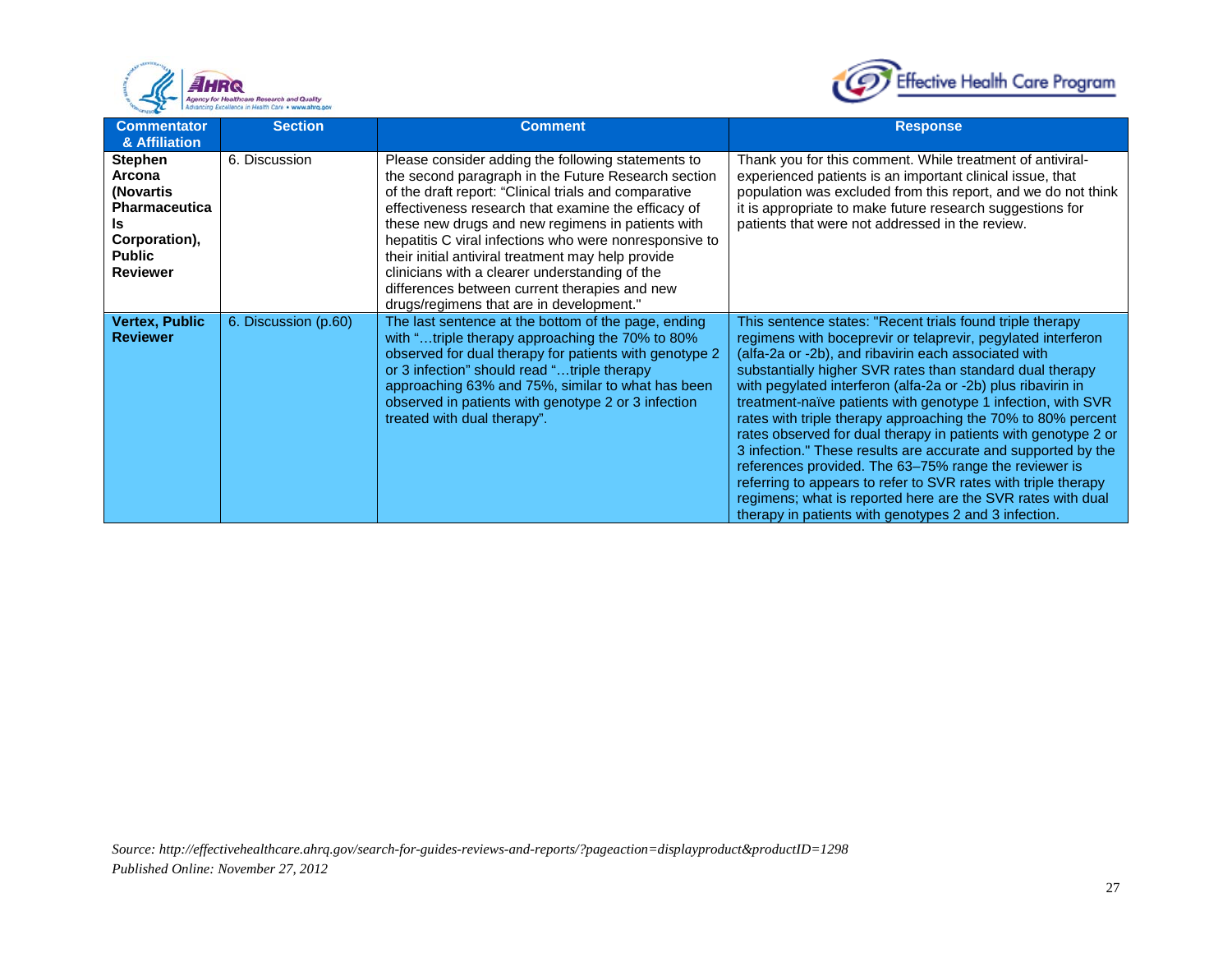



| <b>Commentator</b><br>& Affiliation                                                    | <b>Section</b>       | <b>Comment</b>                                                                                                                                                                                                                                                                                                                                                                                                                                                                                                                                                                                                                                                                                                                                                                                                                                                                                                                                                                                                                                                                                                                                                                                                                                                                                                                                       | <b>Response</b>                                                                                               |
|----------------------------------------------------------------------------------------|----------------------|------------------------------------------------------------------------------------------------------------------------------------------------------------------------------------------------------------------------------------------------------------------------------------------------------------------------------------------------------------------------------------------------------------------------------------------------------------------------------------------------------------------------------------------------------------------------------------------------------------------------------------------------------------------------------------------------------------------------------------------------------------------------------------------------------------------------------------------------------------------------------------------------------------------------------------------------------------------------------------------------------------------------------------------------------------------------------------------------------------------------------------------------------------------------------------------------------------------------------------------------------------------------------------------------------------------------------------------------------|---------------------------------------------------------------------------------------------------------------|
| <b>Richard</b><br><b>Chapell for</b><br>Merck & Co.,<br>Inc, Public<br><b>Reviewer</b> | 6. Discussion (p.61) | Page 61: "On the other hand, triple therapy regimens<br>were associated with increased risk of certain harms,<br>in particular hematological adverse events<br>(neutropenia, anemia, and thrombocytopenia) with<br>boceprevir" Please note that Telaprevir is also<br>associated with increased risk of anemia. Here, and<br>at other places throughout the document, it is strongly<br>implied that only boceprevir is associated with<br>increased risk of anemia. This creates a false<br>impression in the mind of the reader. This false<br>impression is further reinforced by the consistent<br>pairing of hematological adverse events associated<br>with Boceprevir with rash associated with Telaprevir.<br>The implied equivalence is false as Boceprevir is not<br>associated with rash (See Table 9) while Telaprevir is<br>associated with increased risk of anemia (Table 10).<br>Please revise this sentence and other similar<br>sentences throughout the document (noted above) to<br>eliminate this false impression. Page 69: " specific<br>harms associated with use of these drugs (such as<br>hematologic adverse events with boceprevir" As<br>noted on pages 46 and 47 of this review, hematologic<br>adverse events are not specific to Boceprevir. Please<br>revise this statement to eliminate this false<br>impression. | Thank you. We have clarified these points.                                                                    |
| Genentech,<br><b>Public</b><br><b>Reviewer</b>                                         | 7. References        | Recheck and correct citations and bibliography. On<br>Page 17, the last citation number 51 is incorrect. The<br>last statement on this page refers to reference<br>number 52 within the bibliography. We recommend<br>that AHRQ correct this and review other citations in<br>the report to ensure its overall accuracy.                                                                                                                                                                                                                                                                                                                                                                                                                                                                                                                                                                                                                                                                                                                                                                                                                                                                                                                                                                                                                             | Thank you for bringing this to our attention. We will revise our<br>references to ensure correct numbering.   |
| <b>Richard</b><br><b>Chapell for</b><br>Merck & Co.,<br>Inc, Public<br><b>Reviewer</b> | 7. References        | Please note that the references are incorrectly<br>numbered.                                                                                                                                                                                                                                                                                                                                                                                                                                                                                                                                                                                                                                                                                                                                                                                                                                                                                                                                                                                                                                                                                                                                                                                                                                                                                         | Thank you for bringing this to our attention. We will revise our<br>references to ensure correct numbering.   |
| <b>Richard</b><br><b>Chapell for</b><br>Merck & Co.,<br>Inc, Public<br><b>Reviewer</b> | 8. Figures           | Figure B: It is unusual for a study flow diagram to<br>break out the number of studies that address each of<br>the Key Questions. We find this innovation helpful<br>and congratulate you for utilizing it.                                                                                                                                                                                                                                                                                                                                                                                                                                                                                                                                                                                                                                                                                                                                                                                                                                                                                                                                                                                                                                                                                                                                          | Thank you for your feedback. It is helpful to know what is<br>most useful for readers to see in a CER report. |